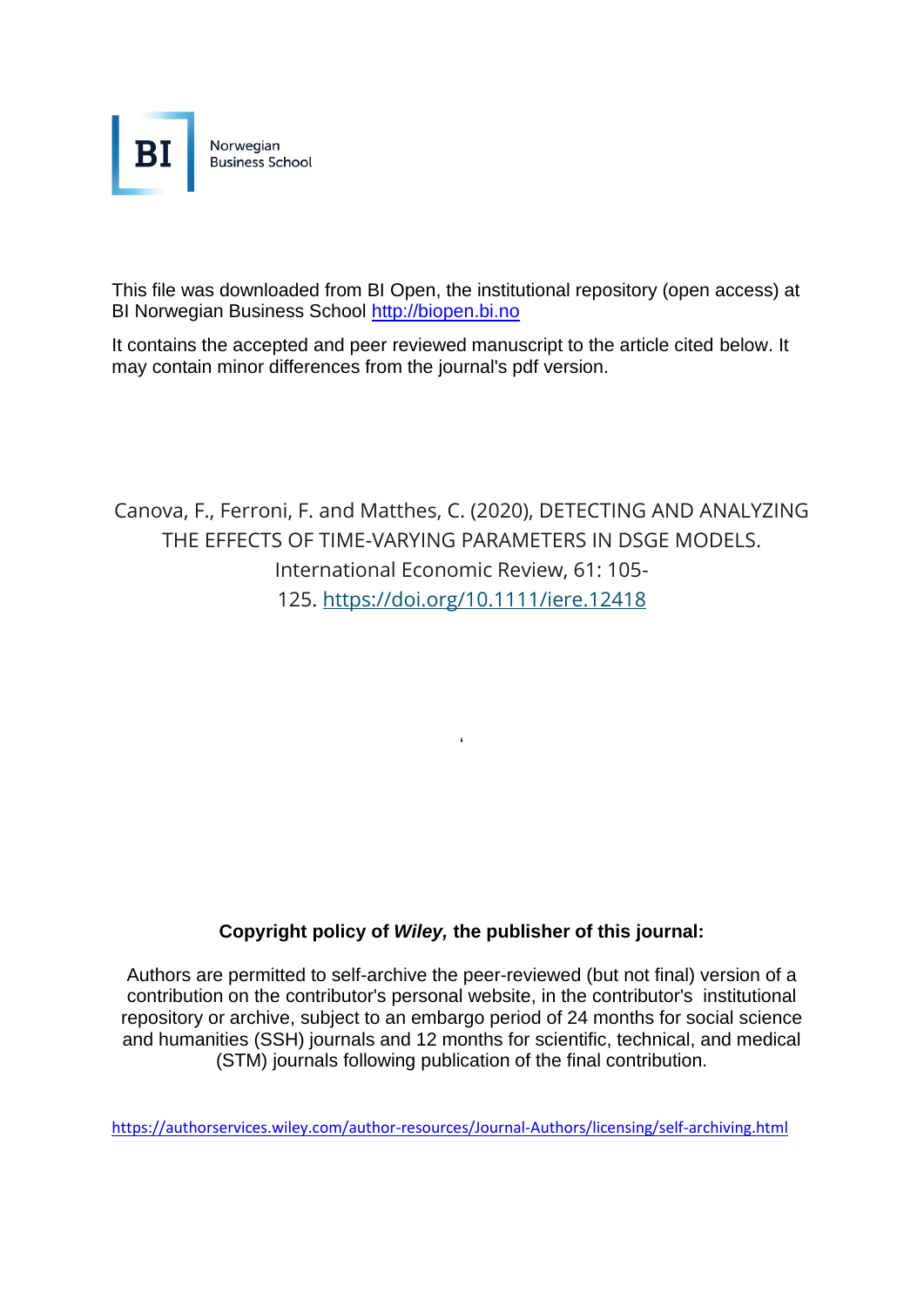# Detecting and Analyzing the Effects of Time-Varying Parameters in DSGE Models<sup>∗</sup>

Fabio Canova, Norwegian Business School and CEPR

Filippo Ferroni, Federal Reserve Bank of Chicago

Christian Matthes, Indiana University and Federal Reserve Bank of Richmond<sup>1</sup>

#### Abstract

We study how structural parameter variations affect the decision rules and economic inference. We provide diagnostics to detect parameter variations and to ascertain whether they are exogenous or endogenous. A constant parameter model poorly approximates a time-varying DGP, except in a handful of relevant cases. Linear approximations do not produce time-varying decision rules; higher order approximations can do this only if parameter disturbances are treated as decision rule coefficients. Structural responses are time invariant regardless of order of approximation. Adding endogenous variations to the parameter controlling leverage in Gertler and Karadi's (2010) model substantially improves the fit of the model.

Key words: Structural model, time-varying parameters, endogenous variations, misspecification.

JEL Classification: C10, E27, E32.

<sup>∗</sup>Manuscript received December 2017; revised September 2018.

<sup>&</sup>lt;sup>1</sup>We thank Jesus Fernandez Villaverde (the editor), two anonymous referees, Stephane Bonhomme, Francesco Bianchi, Ferre de Graeve, Marco del Negro, James Hamilton, Lars Hansen, Michele Lenza, Frank Schorfheide, Harald Uhlig, and Tao Zha as well as participants of many seminars and conferences for their comments and suggestions. Canova acknowledges the financial support from the Spanish Ministerio de Economia y Competitividad through the grants ECO2012-33247; ECO2015-68136-P; and FEDER, UE. The views presented in this paper are not necessarily those of the Federal Reserve Bank of Richmond, the Federal Reserve Bank of Chicago, or the Federal Reserve System. Earlier versions of this paper circulated under the title "Approximating Time Varying Structural Models with Time Invariant Structures."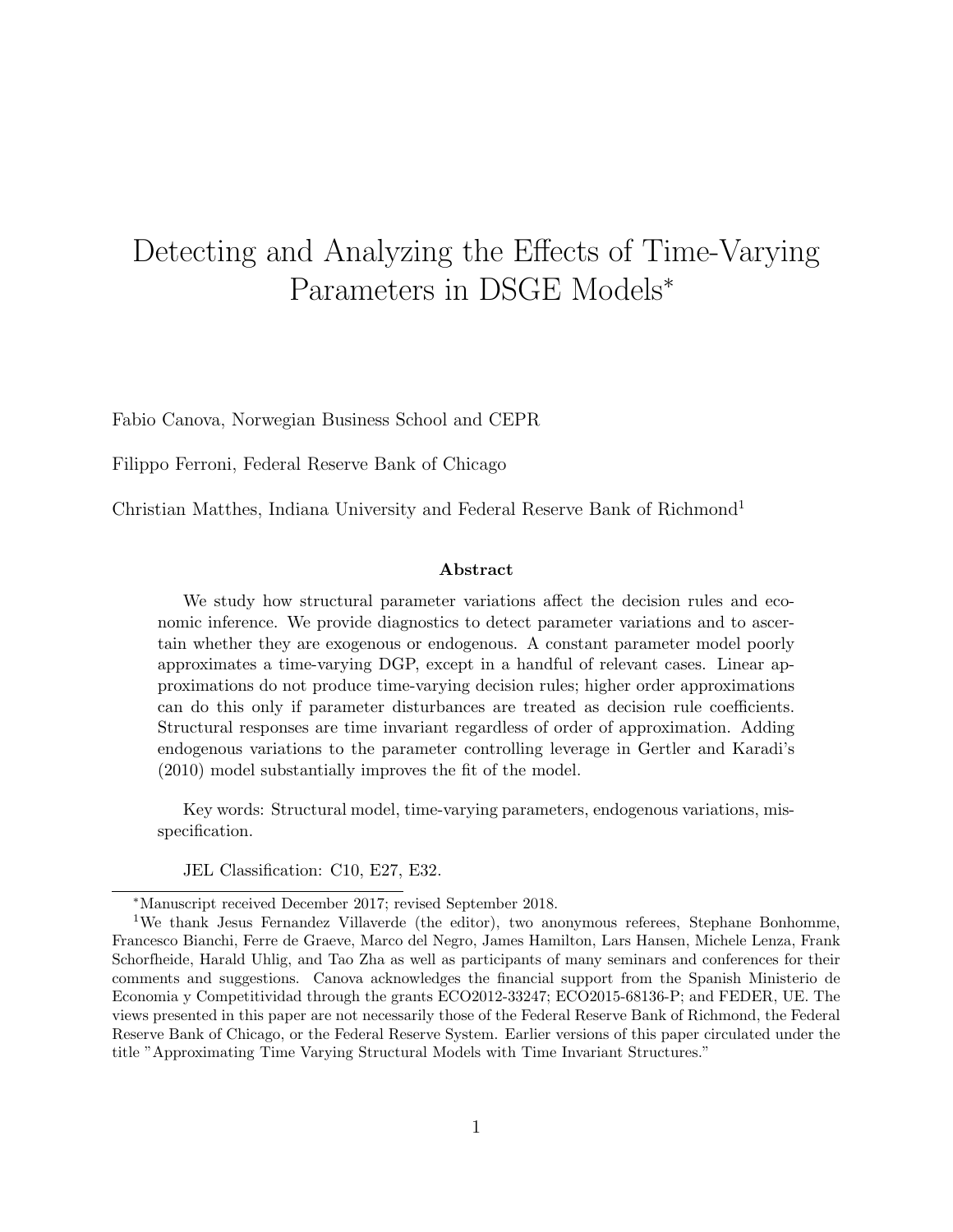### 1 Introduction

In macroeconomics it is standard to work with models that are structural in the sense of Hurwicz (1962) - that is, models where the parameters characterizing the preference and the constraints of the agents and the technologies to produce goods and services are invariant to changes in the parameters describing government policies. Such a requirement is crucial, for example, to distinguish structural from reduced-form models and to conduct correctly designed policy counterfactuals.

Dueker et al. (2007), Fernandez-Villaverde and Rubio-Ramirez (2007), Canova (2009), Rios-Rull and Santaeularia-Llopis (2010), Liu et al. (2011), Vavra (2014), Dew-Backer (2014), Meier and Sprengler (2015), Seoane (2016), Castelnuovo and Pellegrino (2018) among others, have shown that the parameters of dynamic stochastic general equilibrium (DSGE) models are not time invariant and that variations are small but persistent. Parameter variations do not necessarily imply that DSGE models are not structural (see, e.g., Cogley and Yagihashi, 2010, Chang et al., 2013, Schmitt-Grohe and Uribe, 2003, Hansen and Sargent, 2010, and Cogley et al., 2015), but they create concerns about the economic interpretation of the results.

Recently, DSGE models with time-varying parameters have begun to appear. In modeling time variations, investigators have followed the vector autoregression (VAR) literature: parameter variations are assumed to be exogenous, drifting smoothly as independent random walks (as in Cogley and Sargent, 2005; and Primiceri, 2005) or switching between a finite number of states (as in Sims and Zha, 2006). Many economic questions, however, hint at the possibility that parameter variations may instead be endogenous. For example, does a central bank react to inflation in the same way in an expansion as in a contraction (see Davig and Leeper, 2006)? Do fiscal multipliers depend on the level of inequality (see, e.g., Brinca et al., 2016)? Are households as risk averse when they are wealthy as when they are poor? Clearly, analyses conducted under the assumption of time invariant models or exogenous rather than endogenous forms of time variations may lead to misleading conclusions regarding, e.g., the welfare costs of business cycles, and to invalid policy prescriptions.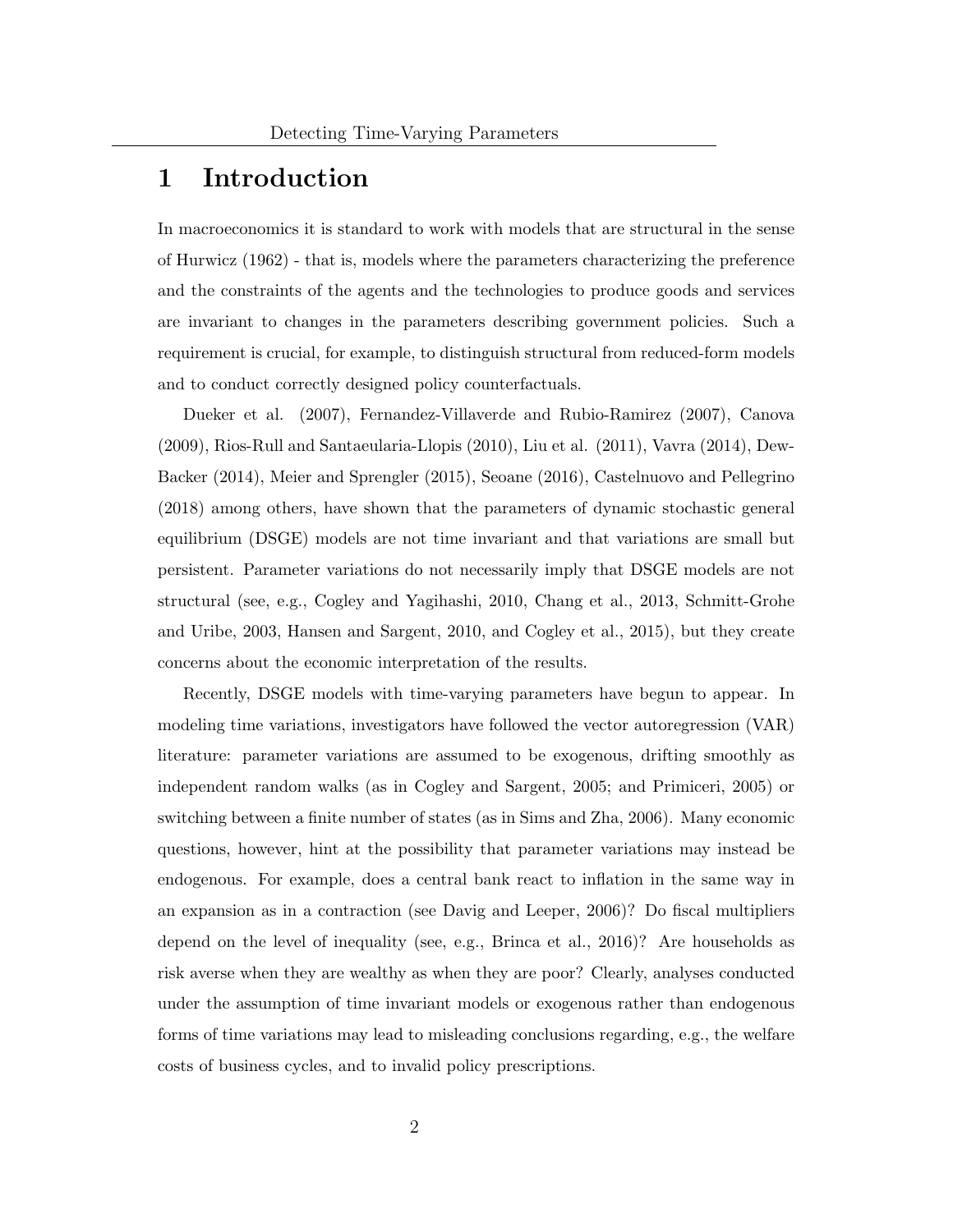This paper is concerned with the consequences of time-varying misspecification, that is, the misspecification induced by neglected parameter variations or incorrect assumptions about time variation in structural parameters. We focus on DSGE models with smoothly evolving parameters and work with first and higher order perturbed solutions. We characterize the approximate decision rules when parameter variations are present; discuss the conditions under which constant parameter models provide a good approximation to the data generating process (DGP) and the potential distortions that emerge when the DGP features parameter variations. We also examine whether the evidence produced by time-varying parameter VAR and DSGE models can be matched and provide two diagnostics to detect time-varying misspecification.

The literature is generally silent on these issues. Earlier work by Parkin (1988) studied whether the parameters of a Real Business Cycle (RBC) model are a function of one particular omitted variable. Seoane (2016) finds endogenous parameter variations, interprets it as evidence of misspecification, and proposes a more complex constant parameter model that fits the data better. Kulish and Pagan (2017) characterize the decision rules and the likelihood function of a DSGE model when predictable structural breaks occur. Magnusson and Mavroedis (2014) examine how time variations in certain parameters may affect the identification of other structural parameters. Justiniano and Primiceri (2008) and Fernandez-Villaverde et al. (2011) investigate to what extent variations in the shock volatility matter for real variables.

Given lack of work in the area, understanding how models with smoothly varying parameters work, documenting the distortions induced by estimating constant parameters models, and designing diagnostics to detect parameter variations are prerequisites to answer broader questions - such as the distinction between shocks and parameters when the latter are allowed to vary or the form of structural parameter variations (smoothly changing, Markov switching, etc.) that best captures patterns in the data.

The next section presents a motivating example to set ideas. We consider a simple RBC model where certain structural parameters are constant or time varying and, in the latter case, we allow variations to be either exogenous or endogenous. We examine what time variations imply for the optimality conditions of the problem and discuss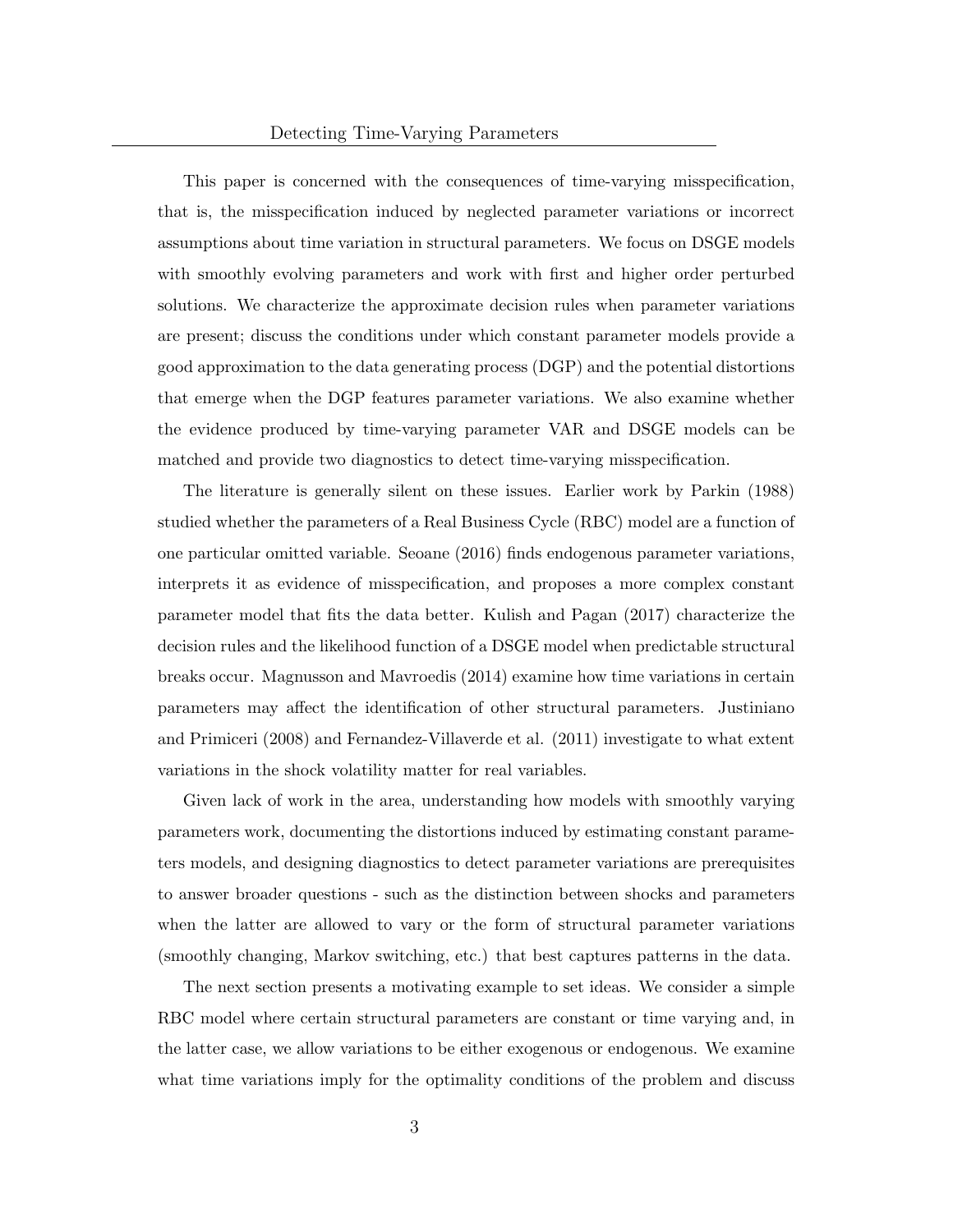their implications for responses to technology disturbances. Constant and varying parameter models generally produce different dynamic responses because income and substitution effects are altered. Endogenous parameter variations add to the uncertainty of the environment, making agents prefer to consume more today relative to the future for the same transitory fluctuations in income.

Section 3 formally shows that when parameter variations are present, it is generally impossible for a constant parameter model to "reasonably" approximate the DGP. When linearized solutions are considered, there are two special cases when the dynamics in response to structural shocks will be isomorphic, but even in these cases, historical and variance decomposition exercises are distorted. When second order solutions are considered, structural responses in time-varying and constant-parameter models are proportional only when parameter variations are exogenous . For higher order solutions, the structural responses will be highly distorted.

Linear approximations of time-varying parameter models do not produce timevarying decision rules and higher order approximations can do this only if parameter disturbances are interpreted as (reduced form) decision rule coefficients. Still, regardless of order of approximation employed, structural responses will be time invariant. Thus, smoothly varying parameter VAR are not the natural reduced form counterpart of the smoothly varying DSGE models we consider.

In Section 4, we design diagnostics to detect time-varying misspecification. In the context of a Monte Carlo exercise, we show that the diagnostics are able to signal potential problems and to detect the true DGP with high probability.

Section 5 focuses on linear approximations and briefly discusses the identification and inferential repercussions that neglected time variations may have for the estimation time-invariant parameters. Supporting evidence for this section is in the online appendix. In the context of a Real Business Cycles (RBC) example, we show that pathologies occur: the likelihood is flattened, twisted, and moved away from the true parameter values. Moreover, there are important biases in the estimates of the parameters controlling shock persistence and income and substitution effects, which do not die away as sample size increases. Decision rule misspecification and shock misaggregation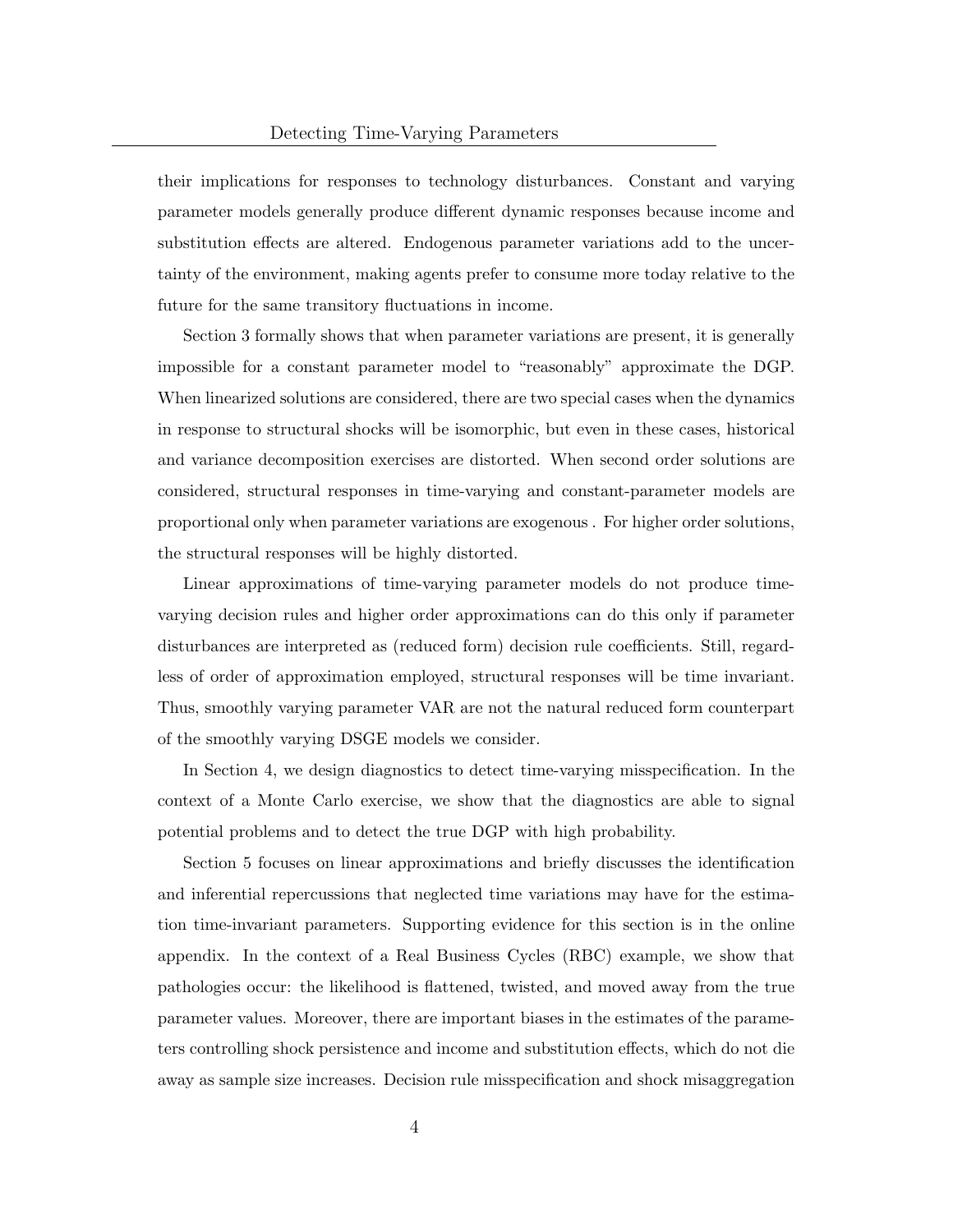account for the distortions.

In Section 6, we estimate a few structural parameters of Gertler and Karadi's (GK) (2010) model of unconventional monetary policy, apply the diagnostics to detect parameter variations, and estimate versions of the model where the bank's moral hazard parameter is allowed to vary over time. We find that a fixed parameter model is misspecified; that making parameter variations an endogenous function of net worth is preferable; and that the dynamic effects of capital quality shocks on the spread and on bank net worth may be different than previously thought. Section 7 concludes.

# 2 A motivating example

To motivate our interest in time-varying parameter models, we use a closed-economy RBC model. For ease of presentation, we restrict the discussion to first order solutions. The representative agent maximizes:

$$
\max E_0 \sum_{t=1}^{\infty} \beta_t \left( \frac{C_t^{1-\eta}}{1-\eta} - A \frac{N_t^{1+\gamma}}{1+\gamma} \right)
$$

subject to the sequence of constraints:

$$
Y_t = C_t + K_t - (1 - \delta_t)K_{t-1} + G_t,
$$
  
\n
$$
Y_t = \zeta_t K_{t-1}^{\alpha} N_t^{1-\alpha},
$$

where  $Y_t$  is output,  $C_t$  consumption,  $K_t$  the stock of capital,  $N_t$  is hours worked, and  $G_t$  is government expenditure. The system is perturbed by two exogenous structural disturbances: one to technology  $\zeta_t$  and one to government spending  $G_t$ , both assumed to follow time-invariant  $AR(1)$  processes:

$$
\ln \zeta_t = (1 - \rho_\zeta) \ln \zeta + \rho_\zeta \ln \zeta_{t-1} + e_t^\zeta,
$$
  

$$
\ln G_t = (1 - \rho_G) \ln G + \rho_G \ln G_{t-1} + e_t^G,
$$

with variables without time subscript denoting steady state quantities. There are six structural parameters ( $\alpha$ , the capital share;  $\eta$ , the risk-aversion coefficient;  $\gamma$ , the inverse of the Frisch elasticity of labor supply; A, the constant in utility;  $\beta_t$ , the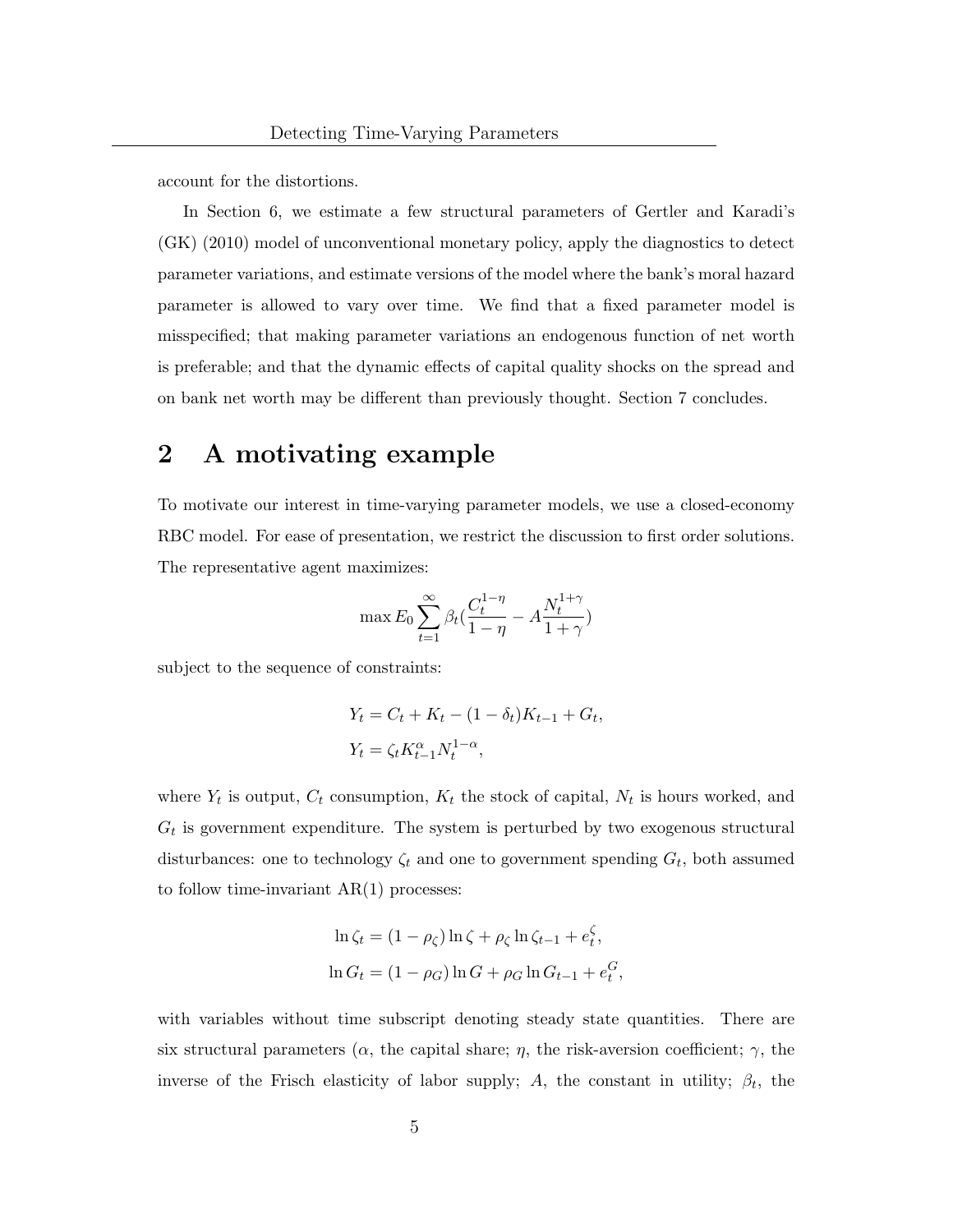time discount factor; and  $\delta_t$ , the depreciation rate), and six auxiliary parameters (the steady-state values of government expenditure and of TFP,  $(\zeta, G)$ ; their autoregressive parameters,  $(\rho_{\zeta}, \rho_{g})$ ; and their standard deviations  $(\sigma_{\zeta}, \sigma_{g})$ ). Because we care about time-varying structural parameters, we let the auxiliary parameters be time invariant.

For illustration, we assume that  $\alpha, \gamma, A, \eta$  are constant and allow  $\beta_t$  and  $\delta_t$  to be time-varying. The law of motion of  $(\beta_t, \delta_t)$  is described next. Dueker et al. (2007), Liu et al (2011), Gourio (2012), and Meier and Sprenger (2015) provide evidence that these parameters are indeed varying over time. None of the arguments here depend on which parameter is allowed to be time-varying. The optimality conditions are:

(1)  
\n
$$
AC_{t}^{\eta} N_{t}^{\gamma} = (1 - \alpha) Y_{t} / N_{t},
$$
\n
$$
\beta_{t} C_{t}^{-\eta} = E_{t} \left( \beta_{t+1} C_{t+1}^{-\eta} \left( \frac{\alpha Y_{t+1}}{K_{t+1}} + 1 - \delta_{t+1} \right) \right)
$$
\n
$$
+ E_{t} \left( \frac{\partial \beta_{t+1}}{\partial K_{t}} u(C_{t+1}, N_{t+1}) - \frac{\partial \delta_{t+1}}{\partial K_{t}} K_{t} \right),
$$

(3) 
$$
Y_t = C_t + K_t - (1 - \delta_t)K_{t-1} + G_t,
$$

$$
(4) \t Y_t = \zeta_t K_{t-1}^{\alpha} N_t^{1-\alpha}.
$$

Time variations in  $\beta_t$  and  $\delta_t$  affect optimal choices in two ways. There is a direct effect in the Euler equation and in the resource constraint when  $\beta_t$  and  $\delta_t$  are timevarying; and if agents take into account that their decisions may affect parameter variations, there will be an additional effect due to variations in the derivatives of  $\beta_{t+1}$ and  $\delta_{t+1}$  with respect to the endogenous states (see equation (2)). As the optimality conditions clearly show, time-varying parameters cannot be treated as "wedges" in the sense of Chari et al. (2007), because they imply cross-equation restrictions. To understand what time variations in  $\beta_t$ ,  $\delta_t$  imply, we consider a number of cases.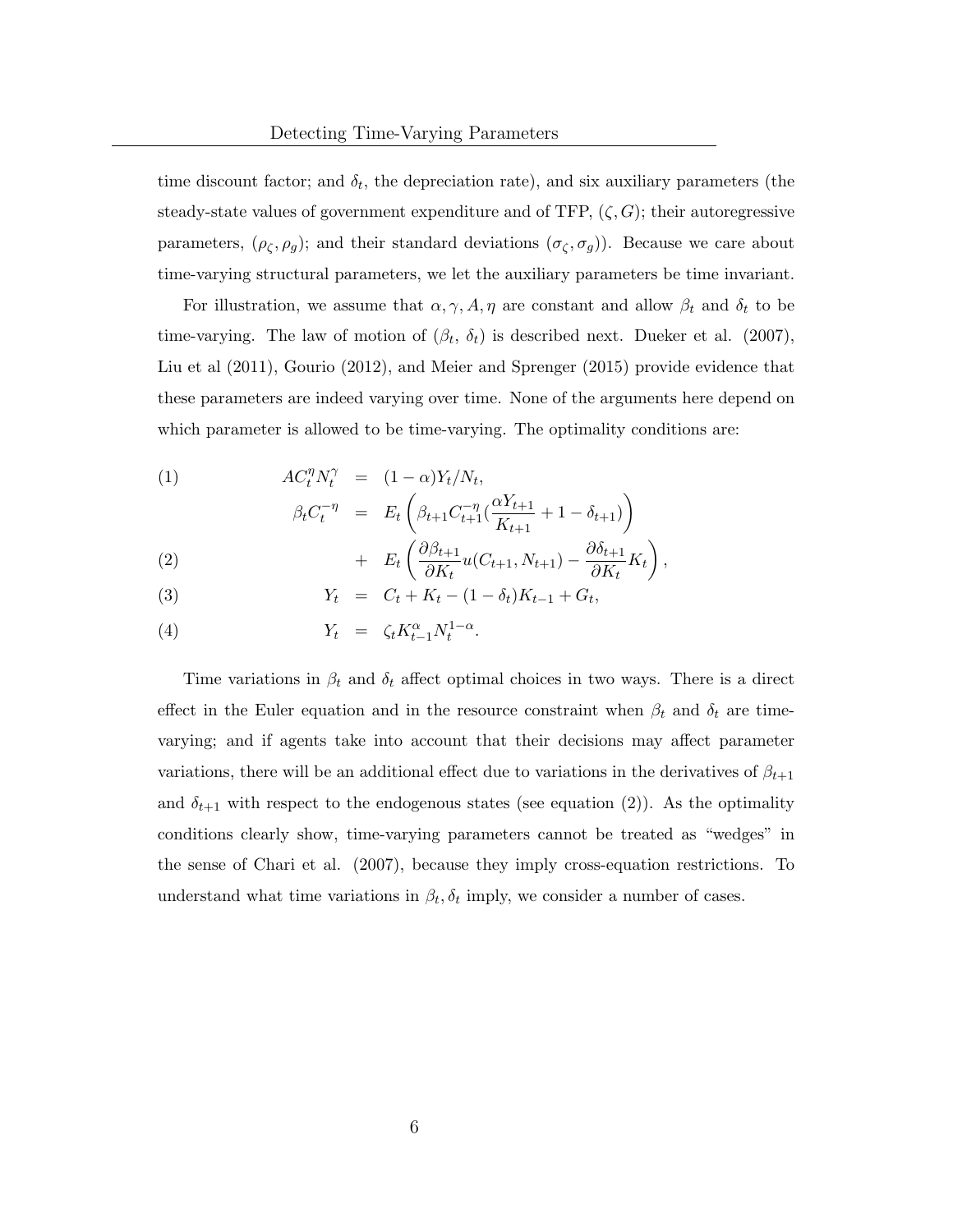### 2.1 Model A: Constant parameters.

Let  $\beta_t = \beta$  and  $\delta_t = \delta$ . The optimality conditions are

$$
E_t\left[f(X_{t+1}, X_t, X_{t-1}, Z_{t+1}, Z_t, \mu)\right] =
$$
  
\n
$$
E_t\left(\begin{array}{c} AC_t^{\eta} N_t^{\gamma+1} - (1-\alpha)Y_t\\ C_t^{-\eta} - E_t \beta C_{t+1}^{-\eta} (\alpha Y_{t+1}/K_t + 1 - \delta)\\ Y_t - C_t + K_t - (1-\delta)K_{t-1} - G_t\\ Y_t - \zeta_t K_{t-1}^{\alpha} N_t^{1-\alpha} \end{array}\right) = 0,
$$

where  $X_t = (K_t, Y_t, C_t, N_t)'$ ,  $Z_t = (\zeta_t, G_t)'$ . In the steady state, we have

$$
\frac{K}{Y} = \frac{\alpha}{\delta - 1 + 1/\beta}; \ \frac{C}{Y} = 1 - \delta \frac{K}{Y} - \frac{G}{Y}; \ \frac{N}{Y} = \zeta^{\frac{1}{1-\alpha}} \left(\frac{K}{Y}\right)^{\frac{\alpha}{\alpha-1}}; \ Y = \left[\frac{A}{(1-\alpha)} \left(\frac{C}{Y}\right)^{\eta} \left(\frac{N}{Y}\right)^{1+\gamma}\right]^{-\frac{1}{\eta+\gamma}}
$$

.

The (first order) decision rules are  $(X_t - X_A) = P(\mu)(X_{t-1} - X_A) + Q(\mu)Z_t$ , where  $X_A$  are the steady states and  $\mu$  the vector of model's parameters.

#### 2.2 Model B: Exogenous parameter variations

Here we let  $d_t = \beta_{t+1}/\beta_t$ ;  $\Theta_{t+1} - \Theta \equiv (d_{t+1} - \beta, \delta_{t+1} - \delta)' = U_{t+1}$  and postulate

$$
u_{d,t+1} = \rho_d u_{d,t} + \epsilon_{d,t+1},
$$
  

$$
u_{\delta,t+1} = \rho_{\delta} u_{\delta,t} + \epsilon_{\delta,t+1}.
$$

We restrict the support of  $\epsilon$  so that variations in  $d_t$  generate finite expected utility <sup>2</sup>. Here,  $\frac{\partial(\beta_{t+1}/\beta_t)}{\partial K_t} = \frac{\partial \delta_{t+1}}{\partial K_t}$  $\frac{\partial \theta_{t+1}}{\partial K_t} = 0$  and the optimality conditions are

(5) 
$$
E_t \left[ f(X_{t+1}, X_t, X_{t-1}, Z_{t+1}, Z_t, \Theta_{t+1}, \Theta_t) \right] =
$$

$$
E_t \left( 1 - \frac{AC_t^{\eta} N_t^{\gamma+1} - (1 - \alpha) Y_t}{Y_t - C_t - K_t + (1 - \delta_t) K_{t-1} - G_t} \right) = 0,
$$

$$
Y_t - \zeta_t K_{t-1}^{\alpha} N_t^{1-\alpha}
$$

With the selected parameterization, the steady-state values of  $\beta_t$  and  $\delta_t$  are  $\beta$  and  $\delta$  so that  $(\frac{K}{Y}, \frac{C}{Y})$  $\frac{C}{Y}, \frac{N}{Y}$  $\frac{N}{Y}$ , Y) coincide with those of the constant parameter model and  $X_A =$  $X_B$ . In addition, since time variations in  $(d_{t+1}, \delta_{t+1})$  are exogenous, the (first order)

<sup>&</sup>lt;sup>2</sup>A sufficient condition is that  $\lim_{T\to\infty} P(\prod_i^t d_i < \exp(-at), \forall t > \overline{T})$ , for any  $a > 0$ )=1.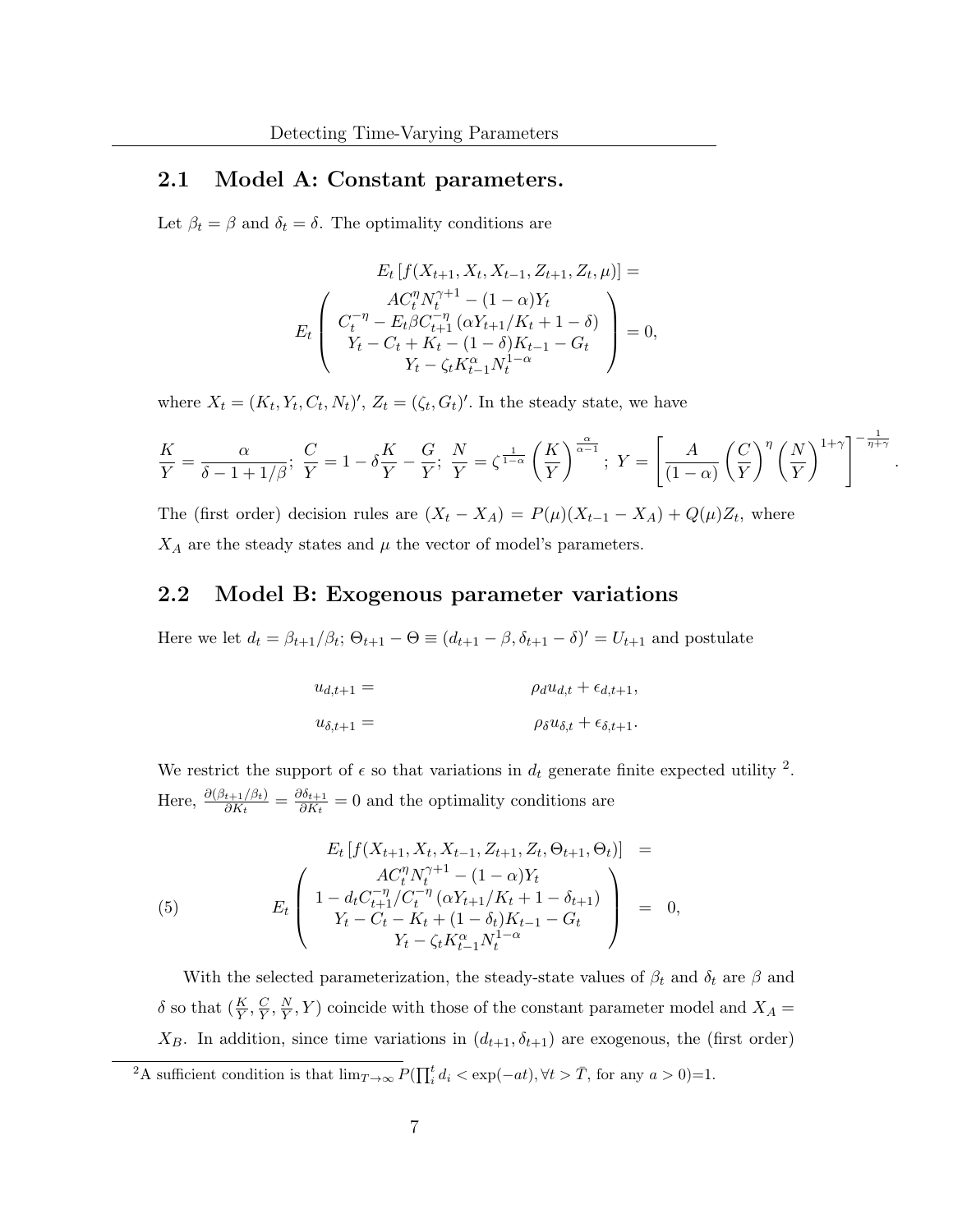decision rules for model B are  $(X_t - X_B) = P(\mu)(X_{t-1} - X_B) + Q(\mu)z_t + R(\mu, \mu)z_t$ , where  $\mu_B$  are the parameters specific to model B. Thus, shocks to the parameters play the role of additional disturbances, but they do not affect the transmission of structural shocks, which are regulated by the matrices  $P(\mu)$  and  $Q(\mu)$ .

### 2.3 Model C: Endogenous parameter variations, no internalization

We assume that  $d_t$  and  $\delta_t$  depend on  $K_t$ . Making the growth rate of the discount factor a function of the capital stock captures the idea that agents may have different saving rates depending on their level of wealth. Similarly, making the depreciation rate a function of the capital stock may capture "congestions" effects. We specify:

(6) 
$$
\Theta_{t+1} = [\Theta_u - (\Theta_u - \Theta_l) \circ e^{-\phi_a(K_t - K)}] + [\Theta_u - (\Theta_u - \Theta_l) \circ e^{\phi_b(K_t - K)}] + U_{\theta, t+1}
$$

where  $\circ$  is the Hadamart (elementwise) product,  $\phi_a, \phi_b, \Theta_u, \Theta_l$  are  $(2 \times 1)$  vectors of parameters, and  $U_{\theta,t+1}$  is a zero mean, i.i.d. vector of shocks with bounder domain. We restrict  $|| - \phi_a + \phi_b|| < M$  for some small M, so that expected utility exists. In (6), we specify parameter variations in the same way the literature has modeled, e.g., the relationship between the capital depreciation rate and capacity utilization (see, e.g., Justiniano and Primiceri, 2008). Our setup is more flexible and allows for endogenous and exogenous variations to simultaneously occur. Furthermore, depending on the choice of  $\phi's$ , we can accommodate linear or quadratic relationships, which are symmetric or asymmetric. If we set  $\Theta_l = (\beta/2, \delta/2), X_C = X_A$ .

We assume that agents treat the capital stock appearing in (6) as an aggregate variable. This assumption is similar to the 'small k - big k' situation or the 'internalexternal' habit formation distinction encountered in fixed parameter rational expectations models. Since agents' first order conditions do not take into account the fact that their optimal capital choice changes  $d_t$  and  $\delta_t$ ,  $\partial \beta_{t+1}/\partial K_t = \partial \delta_{t+1}/\partial K_t = 0$  and the equilibrium conditions are as in (5). Still, since in the aggregate  $d_t$  and  $\delta_t$  depend on  $K_t$ , the (first order) decision rules for model C are  $(X_t - X_C) = P(\mu, \mu_C)(X_{t-1} (X_C) + Q(\mu, \mu_C)z_t + R(\mu, \mu_C)\epsilon_t$ , where  $\mu_C$  are the parameters specific to model C. Here,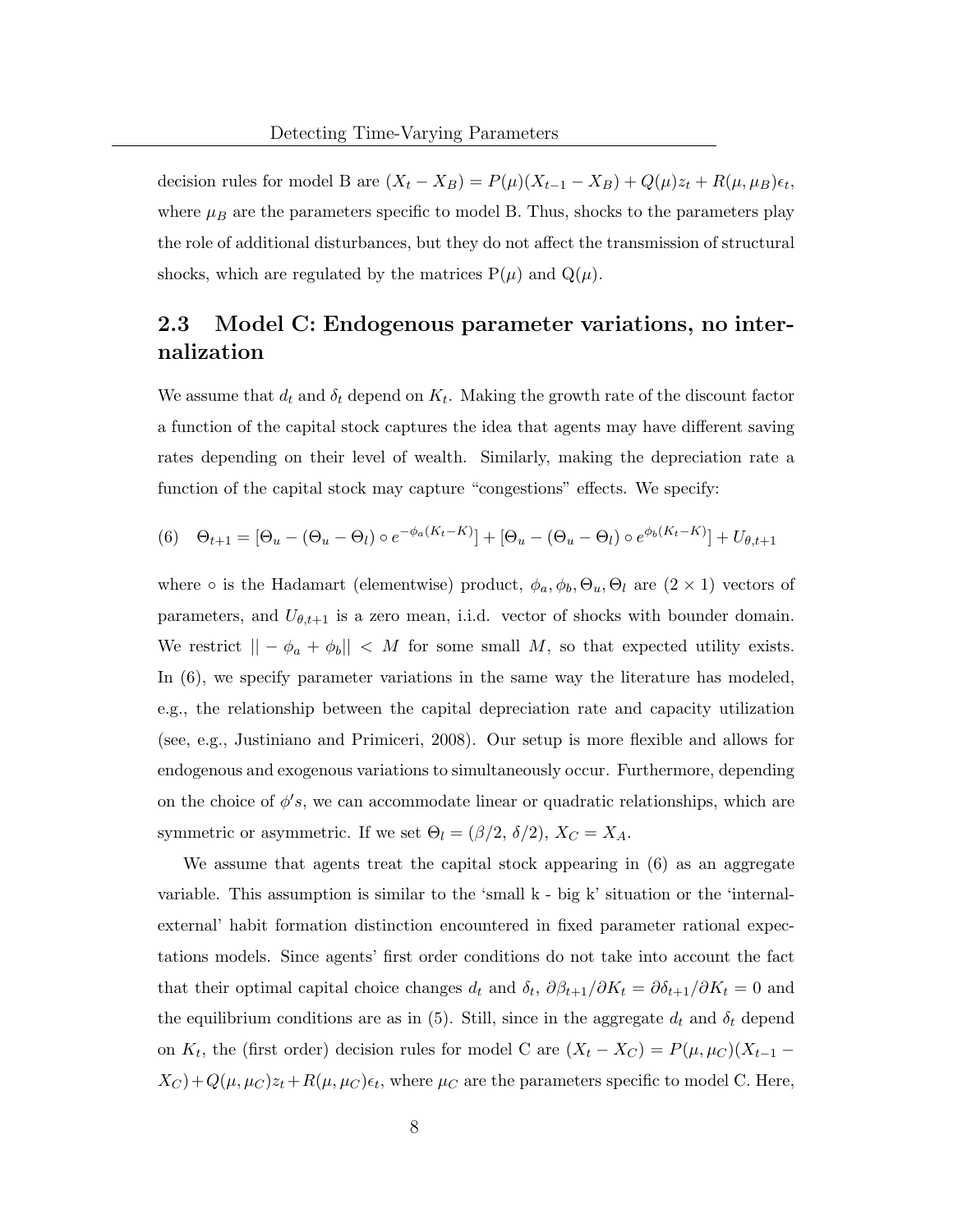shocks to the parameters still play the role of additional disturbances, but they may affect the transmission of structural shocks. It turns out that, with the parameterization used, variations in  $d_t, \delta_t$  will affect P and Q if their law of motion is asymmetric, i.e.  $\phi_{a,\beta} \neq \phi_{b,\delta}$  and/or  $\phi_{a,\delta} \neq \phi_{b,\delta}$ .

### 2.4 Model D: Endogenous parameter variations, internalization.

We still assume that time variations in  $(\beta_t, \delta_t)$  are as in equation (6). Contrary to model C, agents internalize the effects their capital decisions have on parameter variations. The relevant derivatives are

$$
d'_{t+1} \equiv \partial d_{t+1}/\partial K_t = -(\beta_u - \beta/2)[-\phi_{a,\beta}e^{-\phi_{a,\beta}(K_t - K)} + \phi_{b,\beta}e^{\phi_{b,\beta}(K_t - K)}]
$$
  

$$
\delta'_{t+1} \equiv \partial \delta_{t+1}/\partial K_t = -(\delta_u - \delta/2)[-\phi_{a,\delta}e^{-\phi_{a,\delta}(K_t - K)} + \phi_{b,\delta}e^{\phi_{b,\delta}(K_t - K)}].
$$

In order for  $X_D = X_A$  we restrict  $\phi_{a,\beta} = \phi_{b,\beta} = \phi_{\beta}, \ \phi_{a,\delta} = \phi_{b,\delta} = \phi_{\delta}$ . The optimality conditions now are:

$$
0 = E_t \left[ f(X_{t+1}, X_t, X_{t-1}, Z_{t+1}, Z_t, \Theta_{t+1}, \Theta_t) \right] =
$$
  
\n
$$
E_t \left( 1 - d_t' u(C_{t+1}, N_{t+1}) / C_t^{-\eta} - d_t C_{t+1}^{-\eta} / C_t^{-\eta} (\alpha Y_{t+1} / K_{t+1} + 1 - \delta_{t+1}) + \delta'_{t+1} K_t) \right),
$$
  
\n
$$
Y_t - C_t - K_t + (1 - \delta_t) K_{t-1} - G_t
$$
  
\n
$$
Y_t - \zeta_t K_{t-1}^{\alpha} N_t^{1-\alpha}
$$

where as before  $X_t = (K_t, Y_t, C_t, N_t)'$ ,  $Z_t = (\zeta_t, G_t)'$  but now  $\Theta_t = (d_t, \delta_t, d'_t, \delta'_t)'$  and

$$
\begin{pmatrix} d_{t+1} \\ \delta_{t+1} \\ d'_{t+1} \\ \delta'_{t+1} \end{pmatrix} = \Phi(\Theta, K_t, U_{t+1}) = \begin{pmatrix} 2d_u - (d_u - \beta/2)[e^{-\phi_{\beta}(K_t - K)} + e^{\phi_{\beta}(K_t - K)}] + U_{\beta, t+1} \\ 2\delta_u - (\delta_u - \delta/2)[e^{-\phi_{\delta}(K_t - K)} + e^{\phi_{\delta}(K_t - K)}] + U_{\delta, t+1} \\ -(d_u - \beta/2)\phi_1[-e^{-\phi_{\beta}(K_t - K)} + e^{\phi_{\beta}(K_t - K)}] \\ -(\delta_u - \delta/2)\phi_3[-e^{-\phi_{\delta}(K_t - K)} + e^{\phi_{\delta}(K_t - K)}] \end{pmatrix}.
$$

The (first order) decision rules for model D are  $(X_t - X_D) = P(\mu, \mu_D)(X_{t-1} - X_D)$  +  $Q(\mu, \mu_D)z_t + R(\mu, \mu_D)\epsilon_t$ , where  $\mu_D$  are the parameters specific to model D. As in models B and C, shocks to the parameters play the role of additional disturbances but they will affect the transmission of structural shocks regardless of whether the relationship between parameters and endogenous variables is symmetric or not.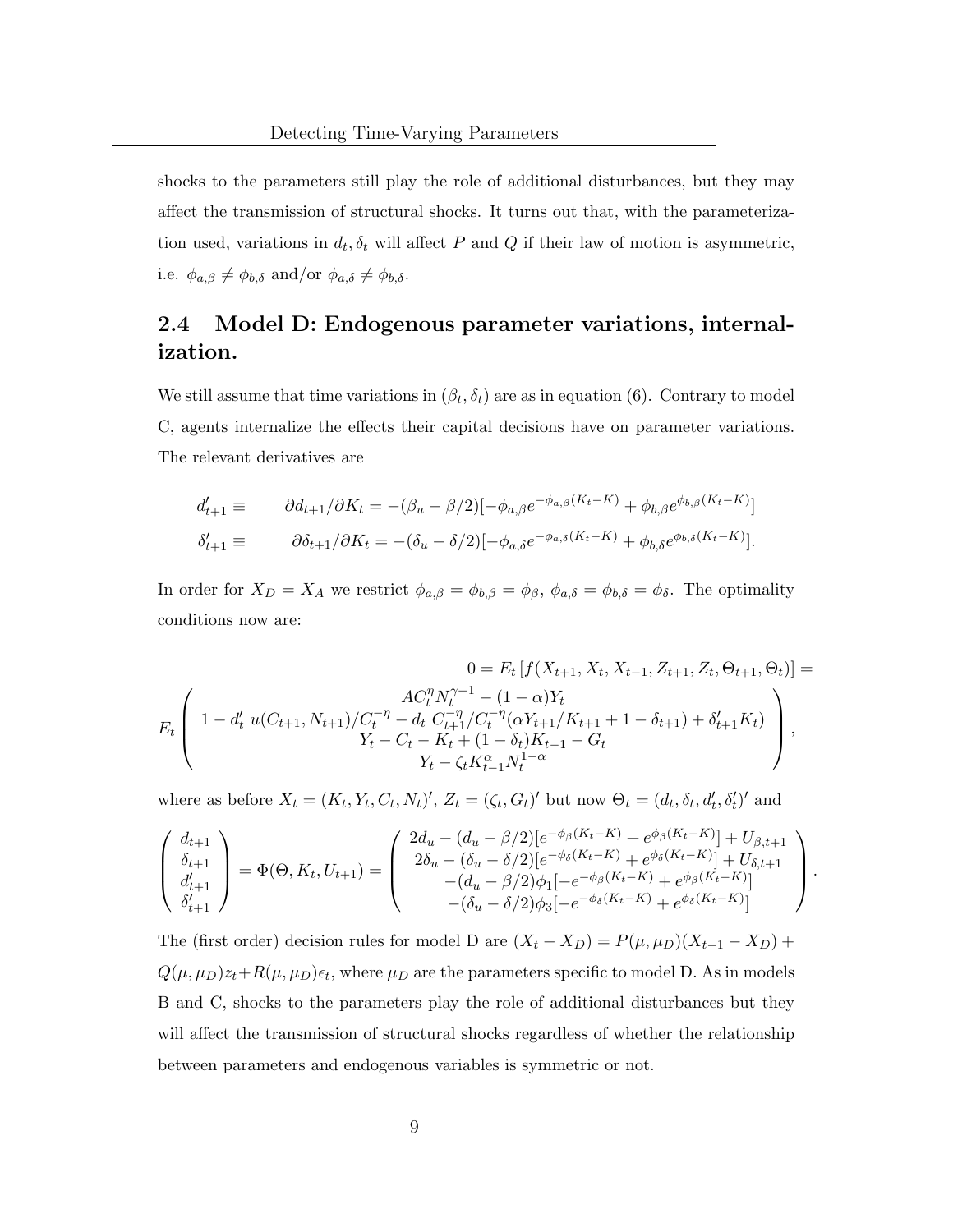### 2.5 Impulse responses

Why is the transmission of structural shocks  $z_t$  in models C and D potentially different from the transmission in models A and B? To give some intuition, we compute responses to technology shocks. For the parameters common to all models, we choose  $\alpha = 0.30$ ,  $\beta = 0.99, \delta = 0.025, \gamma = 2, \eta = 2, A = 4.50, \zeta = 1, \rho_{\zeta} = 0.90, \sigma_{\zeta} = 0.00712, G = 0.28,$  $\rho_g = 0.50$ , and  $\sigma_g = 0.052$ . For the other parameters, we choose the following:

- For  $\mu_B$  we select  $\rho_\beta = 0.90, \rho_\delta = 0.80, \sigma_\beta = 0.0008, \text{ and } \sigma_\delta = 0.01.$
- For  $\mu_C$ , we select  $\phi_{a,\beta} = 0.01, \phi_{b,\beta} = 0.03, \phi_{a,\delta} = 0.2, \phi_{b,\delta} = 0.1, \sigma_d = 0.008$ ,  $\sigma_{\delta} = 0.005, \, \beta_u = 0.999, \, \text{and} \, \, \delta_u = 0.025.$
- For  $\mu_D$ , we select  $\phi_{a,\beta} = 0.001, \phi_{b,\beta} = 0.016, \phi_{a,\delta} = 0.2, \phi_{b,\delta} = 0.1, \sigma_d = 0.009,$  $\sigma_{\delta} = 0.001, \, \beta_u = 0.999, \, \text{and} \, \, \delta_u = 0.025.$



Figure 1: Responses to technology shocks, first order approximation.

Figure 1 reports the responses of hours, capital, consumption, and output to technology shocks in percentage deviation from the steady states in the four models. The sign of the responses is unchanged by the presence of parameter variations and, as expected from the above discussion, the dynamics in models A and B are the same. The shape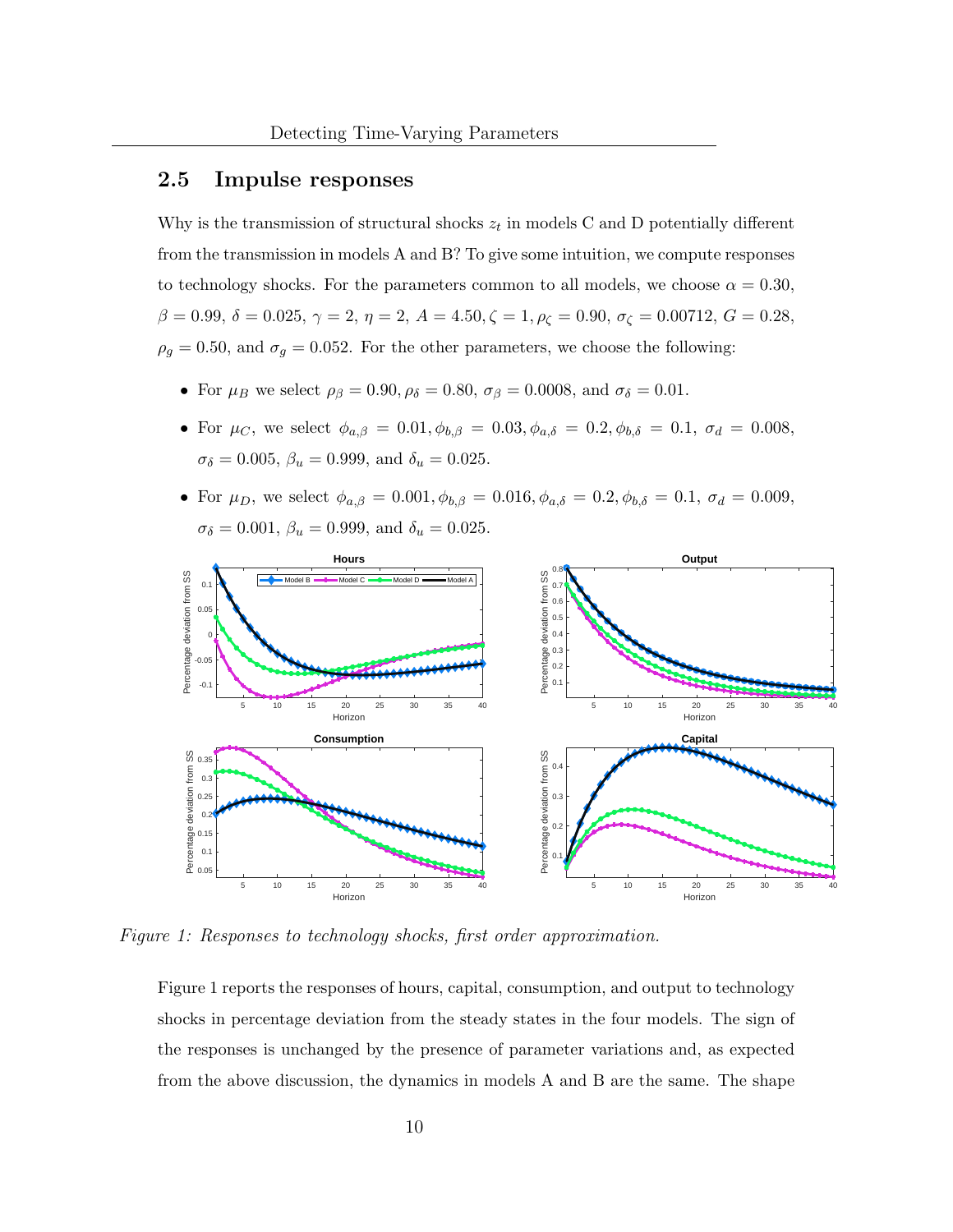and persistence of hours, consumption, and capital responses in models C and D instead differ because the income and substitution effects are altered. In particular, in response to technology shocks, agents work and save less and consume more in models with endogenously varying parameters. Thus, endogenous parameter variations are similar to uncertainty shocks. Note that the responses of model D are generally between those of models C and A because agents internalize the second order effects that lower capital accumulation has on the endogenous variables.

# 3 Our framework of analysis

The class of DSGE models we are interested in studying is:

(7) 
$$
0 = E_t [f(X_{t+1}, X_t, X_{t-1}, Z_{t+1}, Z_t, \Theta_{t+1}, \Theta_t)],
$$

(8)  $Z_{t+1} = \Psi(Z_t, \sigma \Sigma_z \epsilon_{t+1}^z),$ 

$$
(9) \qquad \Theta_{t+1} = \Phi(\Theta, X_t, U_{t+1}),
$$

(10) 
$$
U_{t+1} = \Omega(U_t, \sigma \Sigma_u \epsilon_{t+1}^u),
$$

(7) are the equilibrium conditions, where  $X_t$  is an  $n_x \times 1$  vector of endogenous variables;  $Z_t$  an  $n_z \times 1$  vector of strictly exogenous variables; and  $\Theta_t$  a vector of possibly time-varying structural parameters. Since the distinction between variables and parameters is blurred when we allow for parameter variations, we use the convention that parameters are the variables typically assumed to be constant by economists (discount factor, Frisch elasticity of substitution, etc.). (8) is the law of motion of the exogenous variables;  $\epsilon_{t+1}^z$  is a  $n_{\epsilon} \times 1$  vector of independent identically distributed (i.i.d.) structural disturbances with mean zero and identity covariance matrix,  $n_z \geq n_{\epsilon}$ ;  $\sigma \geq 0$  is an auxiliary scalar; and  $\Sigma_{\epsilon}$  is a known  $n_{\epsilon} \times n_{\epsilon}$  matrix. (9) is the law of motion of the structural parameters;  $U_{t+1}$  is a  $n_u \times 1$  vector of exogenous disturbances, and  $\Theta$ is a vector of constants. (10) describes the evolution of the exogenous component of parameter variations  $U_{t+1}$ ;  $\epsilon_t^u$  is a  $n_u \times 1$  vector of i.i.d. disturbances, with mean zero and identity covariance matrix, uncorrelated with the  $\epsilon_{t+1}^z$ , and  $\Sigma_u$  is a known  $n_u \times n_u$ matrix. (8)-(10) are known to the agents when they optimize. We assume that  $f, \Psi$ ,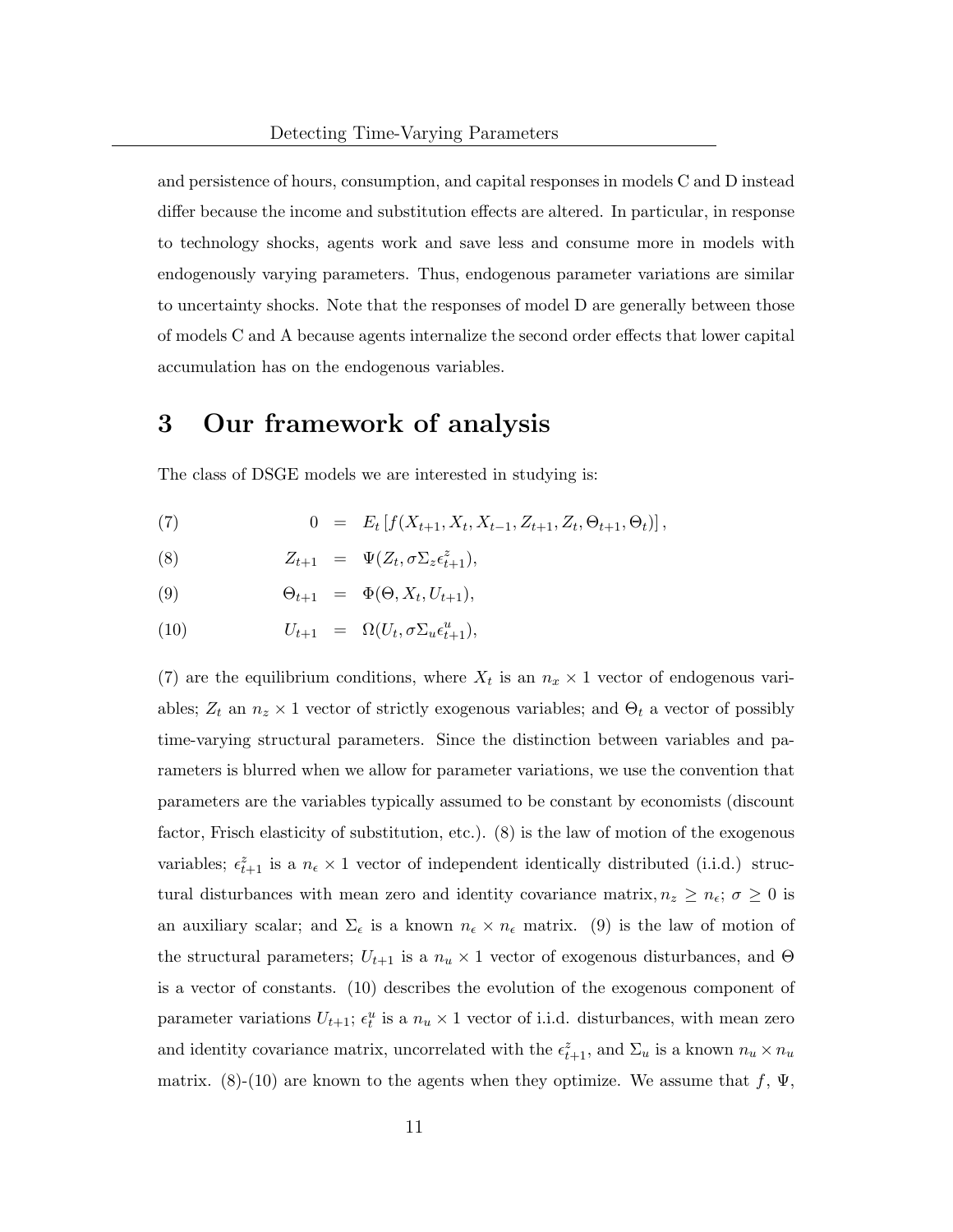$\Phi$  and  $\Omega$  are continuous and differentiable up to some order q, and that (8)-(10) induce stationary fluctuations in  $Z_{t+1}$  and  $U_{t+1}$ .

We posit that the decision rules are of the form:

(11) 
$$
X_t = h(X_{t-1}, W_t, \sigma \Sigma \epsilon_t, \Theta),
$$

where h is continuous and differentiable,  $\epsilon_t = [\epsilon_t^{z\prime}, \epsilon_t^{u\prime}]', \Sigma = diag[\Sigma_z, \Sigma_u], W_t = [Z_t\prime, U_t']'.$ 

It is useful to highlight three features of our setup. First, (9) permits parameters be a constant, exogenously or endogenously drifting, or both, depending on whether the derivatives of  $\Phi$  with respect to  $X_t$  and  $U_{t+1}$  are zero or not, and  $\Theta_t$  will be serially correlated if  $X_t$ ,  $U_{t+1}$ , or both are serially correlated. Second, the setup allows for time variations in the parameters regulating preferences, technologies, and constraints but does not consider variations in the auxiliary parameters regulating the law of motion of  $Z_t$  and  $U_{t+1}$  or the mapping  $\Phi$ . Thus, we do not study time variations due to stochastic volatility, GARCH, or rare event phenomena (as in, e.g., Andreasen, 2012), nor those driven by evolving persistence of the exogenous processes. Finally, while we examine stationary environments, non stationarities can be dealt with, as usual, scaling the endogenous variables by the common growth process. <sup>3</sup>

For the rest of this section we focus on two issues. Under what conditions would an econometrician using a constant parameter model approximate well a time varying parameter model? Would a time varying parameter VAR model the be correct reduced form counterpart a time varying parameter DSGE?

#### 3.1 First order approximations

Linearly expanding (7) around the steady states leads to

(12) 
$$
0 = E_t \left[ F x_{t+1} + G x_t + H x_{t-1} + L z_{t+1} + M z_t + N \theta_{t+1} + O \theta_t \right],
$$

where  $F = \frac{\partial f}{\partial X_i}$  $\frac{\partial f}{\partial X_{t+1}},\ G\ =\ \frac{\partial f}{\partial X}$  $\frac{\partial f}{\partial X_t},\ H\ =\ \frac{\partial f}{\partial X_t}.$  $\frac{\partial f}{\partial X_{t-1}},\ L\,=\,\frac{\partial f}{\partial Z_{t-1}}$  $\frac{\partial f}{\partial Z_{t+1}},\ M\,=\,\frac{\partial f}{\partial Z}$  $\frac{\partial f}{\partial Z_t},\ N = \frac{\partial f}{\partial \Theta_t}$  $\frac{\partial f}{\partial \Theta_{t+1}},$  and  $O = \frac{\partial f}{\partial \Theta}$  $\frac{\partial f}{\partial \Theta_t}$ , all evaluated at the steady-state values of  $(X_t, Z_t, \Theta_t)$ , with lowercase letters

 $\overline{3}$ An interesting question not addressed in the paper is whether stationary solutions that look like (11) can be obtained when non stationarities are present in all parameters or only in a selected group of them.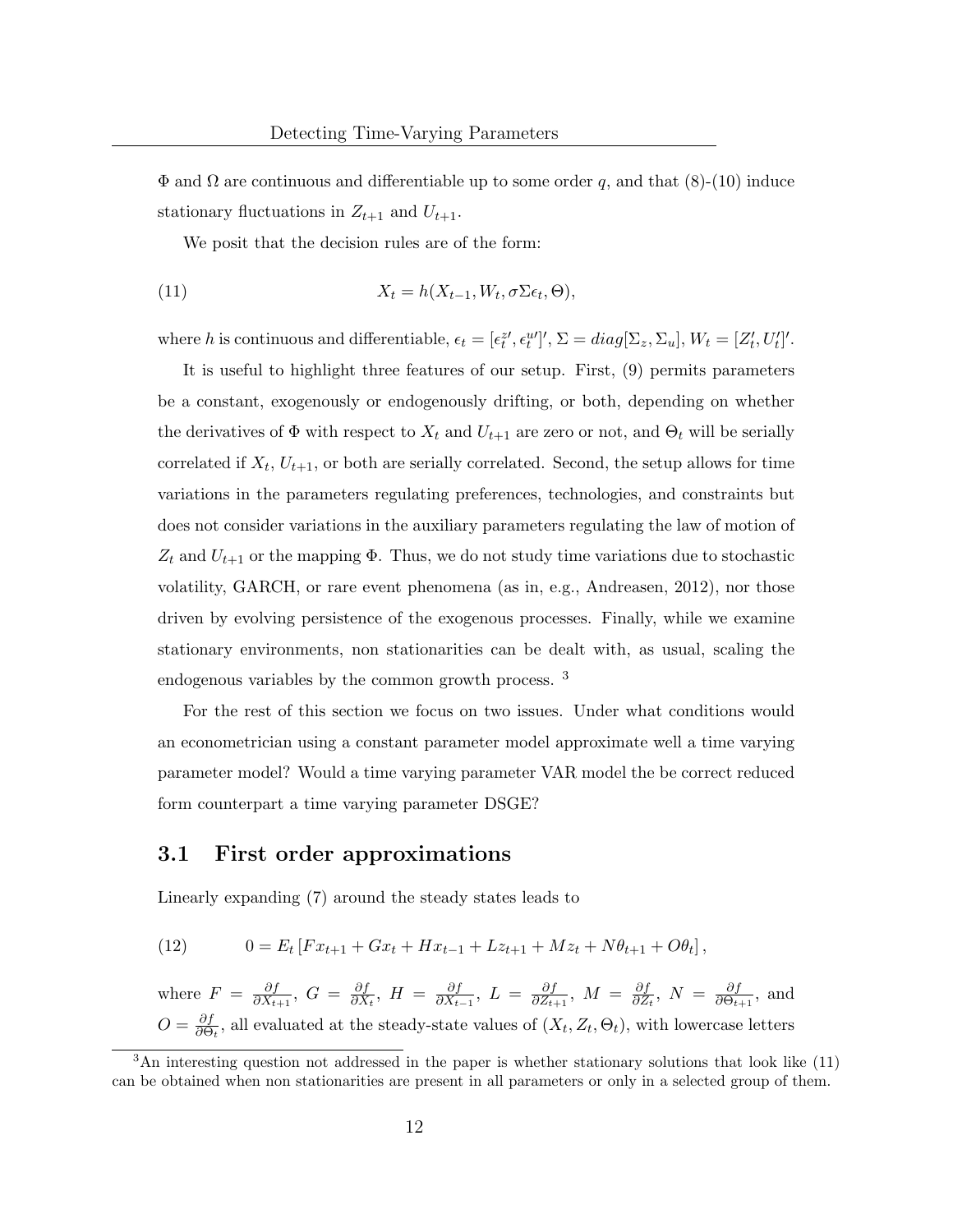indicating deviations from the steady states. Linearly expanding (11) leads to:

(13) 
$$
x_t = Px_{t-1} + Qz_t + Ru_t,
$$

where  $P = \frac{\partial h}{\partial X_i}$  $\frac{\partial h}{\partial X_{t-1}},\, Q=\frac{\partial h}{\partial Z_t}$  $\frac{\partial h}{\partial Z_t}$ , and  $R = \frac{\partial h}{\partial U_i}$  $\frac{\partial h}{\partial U_t}$ , all evaluated at steady-state values.

Proposition 1 describes how to compute the matrices  $P, Q, R$  and Corollary 2 highlights the differences with the constant parameters case.

Proposition 1. The matrices P, Q, R satisfy:

- P solves  $FP^2 + (G + N\phi_x)P + (H + O\phi_x) = 0$ .
- Given P, Q solves  $VQ = -\text{vec}(L\psi_z + M)$  and  $V = \psi'_z \otimes F + I_{n_z} \otimes (FP + G + N\phi_x)$ .
- Given P, R solves  $WR = -vec(N\phi_u\omega_u + O\phi_u)$ , and  $W = \omega'_u \otimes F + I_{n_\theta} \otimes (FP + O\phi_u)$  $G + N\phi_x$ ),

where  $\phi_u = \partial \Phi / \partial U_{t+1}, \phi_x = \partial \Phi / \partial X_t, \psi_z = \partial \Psi / \partial Z_t, \omega_u = \partial \Omega / \partial U_t$ , and vec denotes the columnwise vectorization.

Corollary 2. If  $\phi_x = \phi_u = 0$ , R=0, P solves  $FP^2 + GP + H = 0$  and, given P, Q solves  $VQ = -\text{vec}(L\psi_z + M)$ , where  $V = \psi_z' \otimes F + I_{n_z} \otimes (FP + G)$ .

(The proof of propositions and corollaries are in the online appendix A.)

The linear decision rules of a time varying parameter model differ from those of a constant parameter model because there will be an additional set of disturbances driving the endogenous variables, and because the responses of the endogenous variables to structural shocks may be altered. Thus, a constant parameter model, in general, incorrectly measures the structural dynamics and the relative importance of different sources of fluctuations in endogenous variables.

Corollary 3 gives conditions under which the structural dynamics of a time varying parameter model are reproduced with a constant parameter model.

**Corollary 3.** If  $\phi_x = 0$ , or if  $\phi_u = 0$  and  $N\phi_x$  and  $O\phi_x$  are zero, the dynamics in response to  $z_t$  shocks are identical to those obtained when parameters are constant.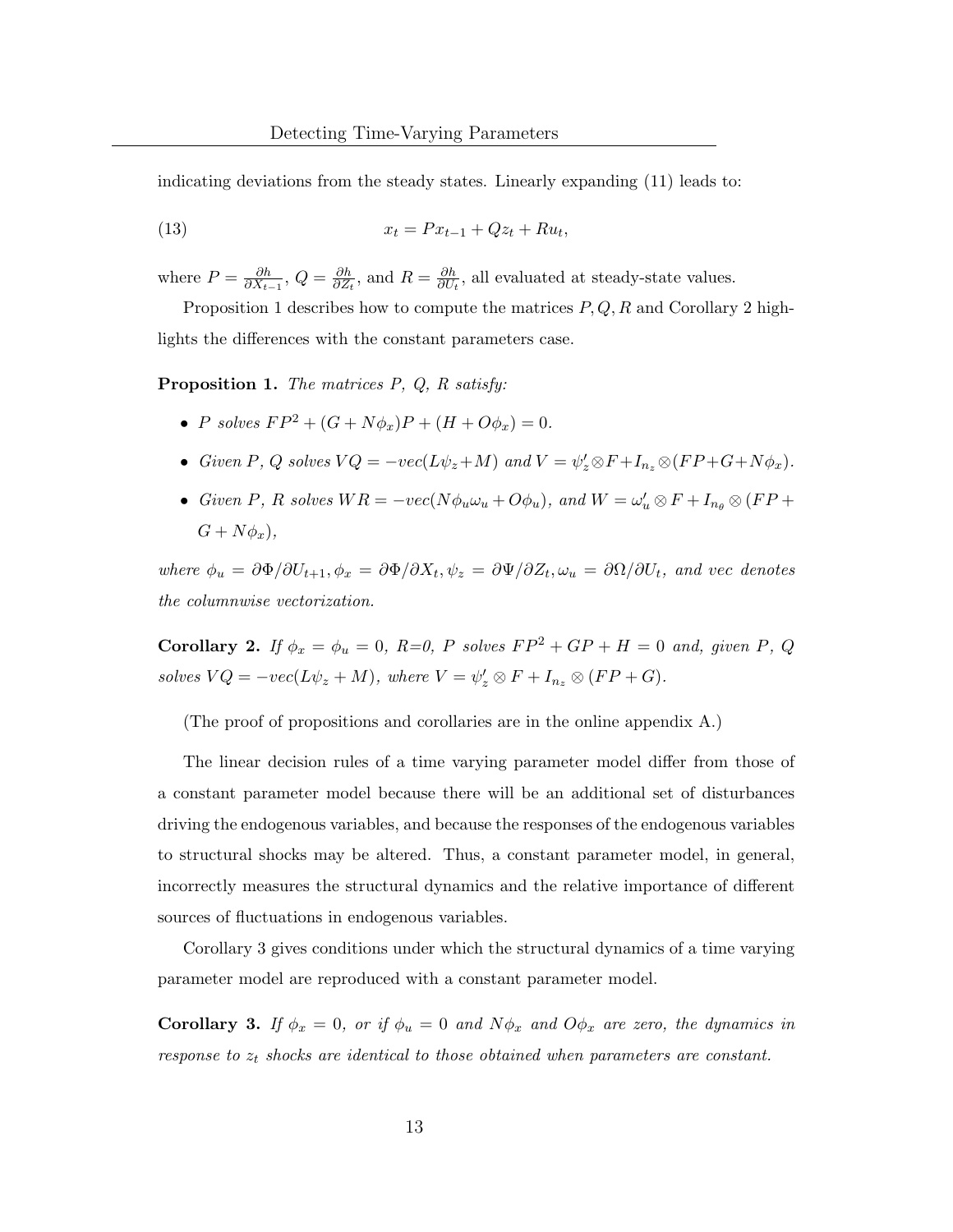When parameter variations are purely exogenous,  $\phi_x = 0$ , the variability of  $x_t$  will be altered but the dynamics produced by structural disturbances will not. Thus, for example, the dynamics induced by technology shocks do not depend on whether the discount factor is constant or exogenously varying, provided technological and discount factor innovations are uncorrelated. Nevertheless, variance or historical decomposition exercises will be distorted, since the constant parameter model omits sources of variations (the  $\epsilon_t^u$  disturbances). When parameter variations are purely endogenous,  $\phi_u = 0$ , there will be no extra source of variability in  $x_t$ . However, to know if a constant parameter model correctly characterizes the responses to structural shocks we need to check the entries of  $N\phi_x$  and  $O\phi_x$  matrices.

Although in (9)  $\Theta_{t+1}$  depends on the endogenous variables  $X_t$ , endogenous time variations can also be obtained by making parameters a function of the exogenous variables,  $\Theta_{t+1} = \Phi(\Theta, Z_t, U_{t+1})$  as, e.g., in Ireland (2007). The equations for  $P, Q, R$ are now different (P now solves  $FP^2+GP+H=0$ ; given P, Q solves  $VQ = -\text{vec}(L\psi_z +$  $M + N\phi_z\psi_z + O\phi_z$ ) and  $V = I_{n_z} \otimes (FP + G + F\phi_z)$ ; and given P, R solves  $WR =$  $-vec(N\phi_u\omega_u + O\phi_u)$ , where  $W = I_{n_z} \otimes (FP + G + F\omega_u)$ . However, the conclusions we derived hold with  $\phi_z$  replacing  $\phi_x$  in proposition 1 and corollaries 2 and 3.

Proposition 1 is derived under continuous and smooth parameter variations. An alternative would be to assume a Markov switching specification for the time variations (see e.g., Bianchi and Melosi, 2016). In our setup, parameters are treated as variables because it is computationally infeasible to solve the model taking into account all (infinite) future parameter paths. In Markov switching models, the number of future parameter paths is finite so that the model can be explicitly solved for these paths. This difference has pros and cons. In switching models, non linearities due to parameter variations are retained, while in smoothly varying parameters they appear only with higher order solutions. However, for computational reasons, the number of states must be kept small; when it is large, a smoothly varying specification provides a good approximation to a Markov switching specification. Also, while in smoothly varying parameter models the likelihood function is typically taken to be normal, in Markov switching specifications it is a mixture of normals.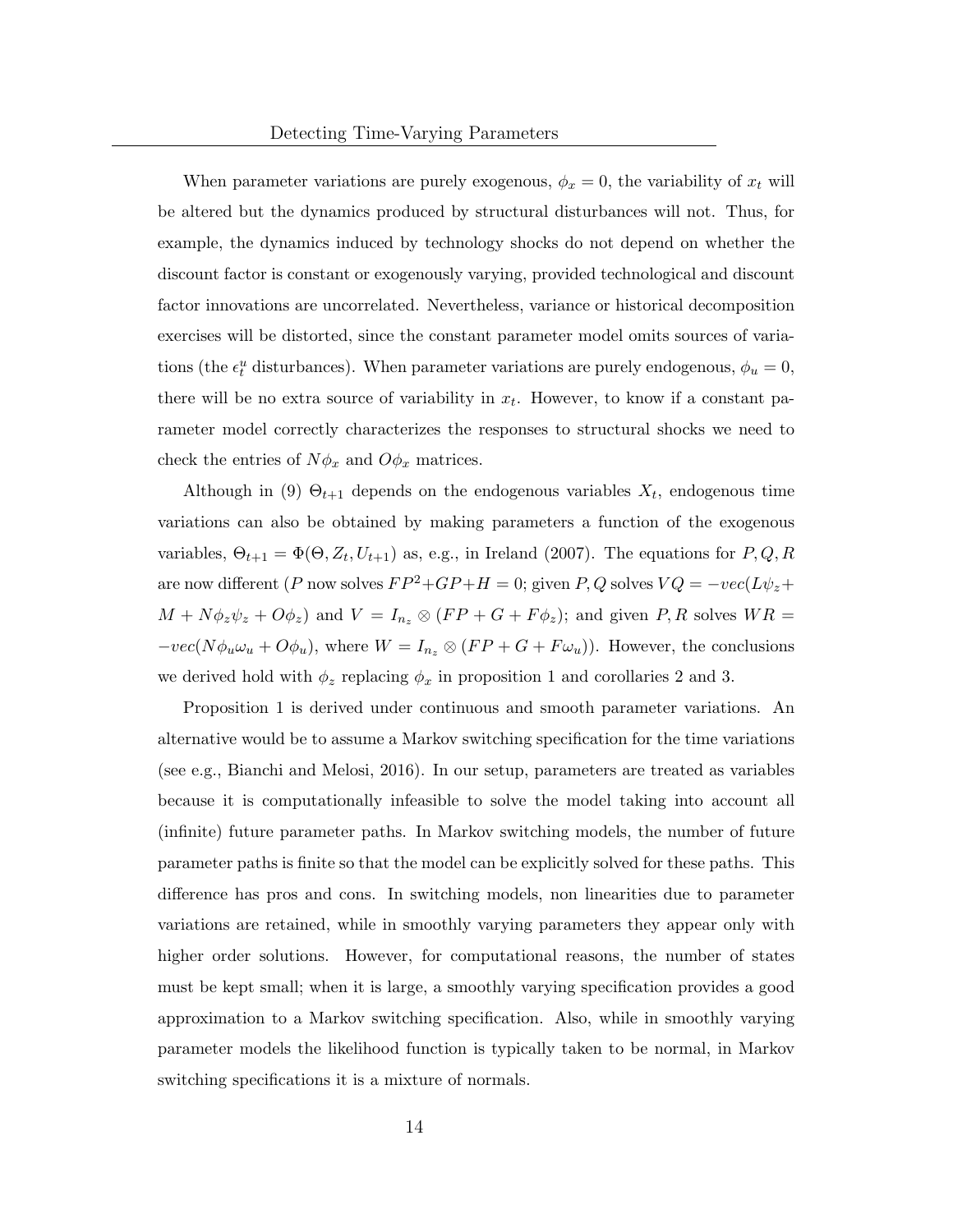Our preference for smoothly varying specifications comes from the empirical evidence, e.g., in Stock and Watson (1996), and with the practice employed in numerous time-varying parameter VARs. Note that the framework is flexible and can accommodate once-and-for-all breaks (at a known date), as long as the transition between states is smooth. For example, a smooth threshold exogenously switching specification can be approximated with  $\theta_{t+1} = (1 - \rho)\theta + \rho\theta_t + a \exp(t - T_0)/(b + \exp(t - T_0)),$  $t = 1, \ldots, T_0 - 1, T_0, T_0 + 1, \ldots T$ , where a and b are vectors; and  $\theta_{t+1} = (1 - \rho)\theta +$  $\rho \theta_t + a \exp(-(X_t - X))/(b + exp(-(X_t - X))$ , where X is the steady-state value of  $X_t$ , can approximate smooth threshold endogenously switching specifications. Since models with occasionally binding constraints are special cases of switching models with endogenous probability of smooth transitions (see Binning and Maih, 2017), our analysis is applicable also to these situations. However, variations occurring at unknown dates, as in, e.g., Liu et al. (2011), or abrupt changes, as in, e.g., Davig and Leeper (2006), are not covered by Proposition 1, since the smoothness condition is violated.

The (linear) solution (13) is a VAR(1) with fixed coefficients. Thus, linearized DSGE models with time-varying parameter do not generate new issues when it comes to time aggregation, invertibility, or non fundamentalness relative to a linearized fixed parameter DSGE models. In a linear framework, the P and Q matrices will be timevarying only if  $\Phi$  is time-varying. Thus, it is incorrect to consider time-varying parameter VARs as the reduced form counterpart of continuously varying parameter linearized DSGE models: variations in DSGE parameters cannot produce the time-varying correlation structure VAR models generate unless the auxiliary parameters vary (see, e.g., Ascari et al., 2018) or there is learning (see, e.g., Cogley et al., 2015).

Kulish and Pagan (2017) developed solution and estimation procedures for models with abrupt breaks and learning between the states. Their solution for the pre-break and post-break period is a constant coefficients VAR, while for the learning period it is a time-varying coefficients VAR. Thus, a few words distinguishing Kulish and Pagan's approach from ours are needed. First, they are interested in characterizing the solution during the learning period when the structure is unchanged, while we are interested in the decision rule when parameters are continuously varying. Second, their modeling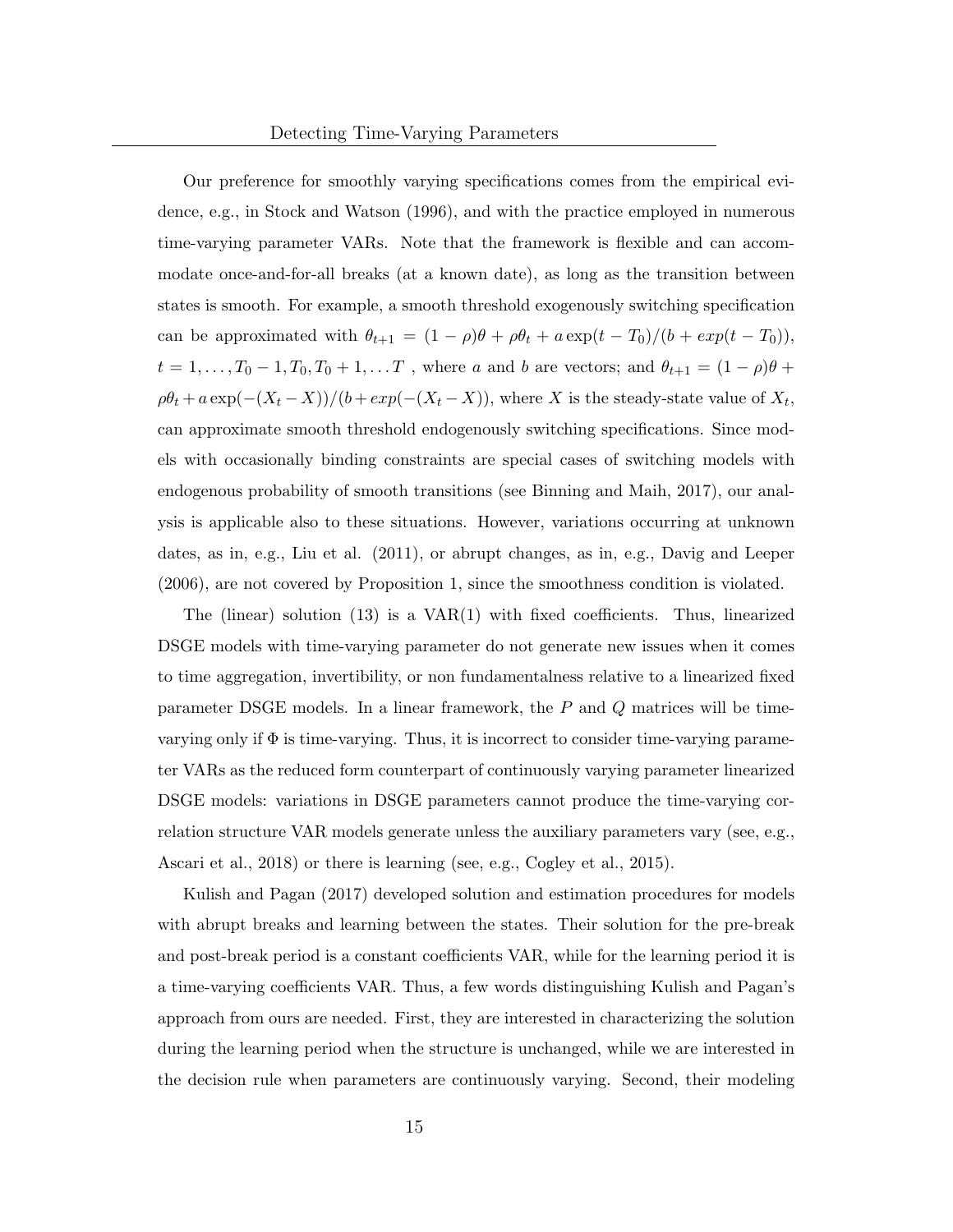of time variations is abrupt, and the solution is designed to deal with that situation. Third, in our setup, expectations are varying with the structure; in Kulish and Pagan, they vary only in anticipation of a (foreseeable) break.

Finally, as (13) indicates, it is hard to distinguish linearized time-varying models from linearized time-invariant models featuring an additional set of shocks. In fact, models with  $n_1$  structural shocks and  $n_2$  time-varying parameters, models with  $n =$  $n_1 + n_2$  structural shocks and models with  $n_1$  structural shocks and  $n_2$  measurement errors are observationally equivalent:

$$
x_t = Px_{t-1} + Qz_t + Ru_t,
$$
  
\n
$$
x_t = Px_{t-1} + Q^*z_t^*,
$$
  
\n
$$
x_t = Px_{t-1} + Qz_t + v_t,
$$

where  $Q^* = [Q, R]; z_t^* = [z_t', u_t']';$  and  $v_t = Ru_t$ . In applications, procedures like the one by Seoane (2016), can be used to select the interpretation of the additional shocks.

### 3.2 Higher order approximations

The online Appendix A shows that, in a time-varying parameter model, the second order approximate decision rule is

(14) 
$$
x_t = Px_{t-1} + Qz_t + Ru_t + C\tilde{\Lambda}_t + D,
$$

where, by construction,  $P, Q$ , and  $R$  are the same as in the first order solution,

$$
\widetilde{\Lambda}_t = vec\left(\begin{bmatrix} x_t \\ x_{t-1} \\ z_t \\ u_t \end{bmatrix} \begin{bmatrix} x'_t & x'_{t-1} & z'_t & u'_t \end{bmatrix}\right),
$$

and  $(C, D)$  are matrices. The second order approximate decision rule in a constant parameter model is

(15) 
$$
x_t = P^{cc} x_{t-1} + Q^{cc} z_t + \mathbf{C}^{cc} \widetilde{\Lambda}_t + \mathbf{D}^{cc},
$$

where  $(P^{cc}, Q^{cc})$  are the same as in the first order solution. Note that  $(\mathbf{C}^{cc})$  will have zero entries corresponding for all cross terms involving  $u_t$  (see appendix for details).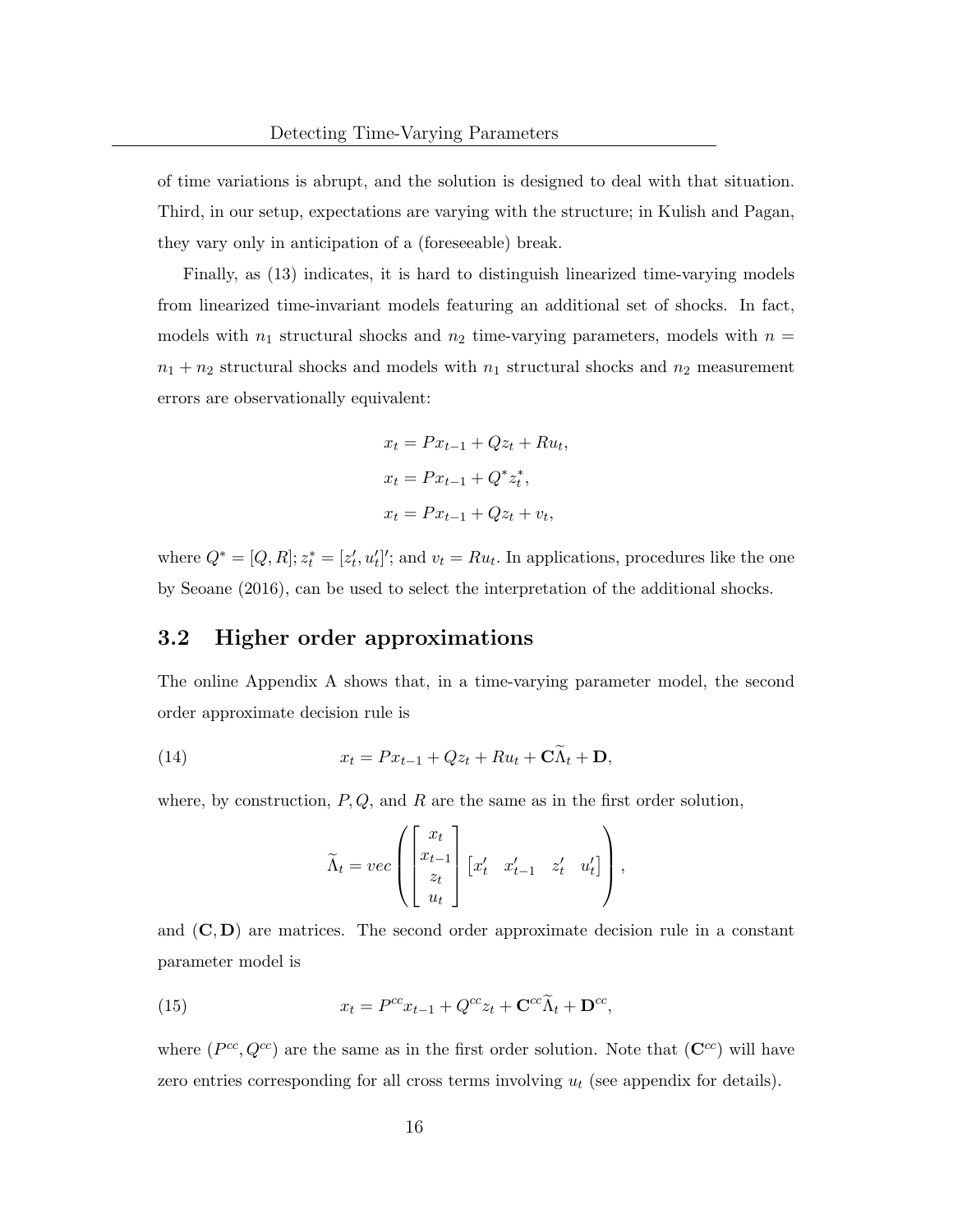(14) and (15) will differ for four reasons:  $P^{cc} \neq P$ ,  $Q^{cc} \neq Q$ ,  $R \neq 0$  as in the first order case; there will additional cross terms not present in the constant parameter solution and the quadratic terms in  $x_t$  will have different coefficients ( $\mathbf{C}^{cc} \neq \mathbf{C}$ ); the adjustment due to risk will be different  $(D^{cc} \neq D)$ . Thus, even when  $P = P^{cc}$  and  $Q = Q^{cc}$ , the second order responses to structural shocks in the two models will differ. To illustrate this situation, consider:

(16) 
$$
E_t y_{t+1} \equiv f(x_t, \theta_t) = \theta_t x_t^{0.95},
$$

(17) 
$$
x_t - \bar{x} = 0.8(x_{t-1} - \bar{x}) + \epsilon_t^z,
$$

(18) 
$$
\theta_t \equiv \Phi(x_{t-1}, \epsilon_t^u) = 2 - 0.5[e^{-0.9(x_{t-1} - \bar{x})} + e^{0.9(x_{t-1} - \bar{x})}] + \epsilon_t^u,
$$

where both  $\varepsilon_t^z$  and  $\varepsilon_t^u$  are i.i.d. and  $\bar{x} \equiv Ex_t = 1$ . The second order solution is

$$
y_t - \bar{y} = 1.37(x_{t-1} - \bar{x}) + 1.71\epsilon_t^2 + \epsilon_t^u - 0.11(x_{t-1} - \bar{x})^2 - 0.04\epsilon_t^{22} + 0.07(x_{t-1} - \bar{x})\epsilon_t^2
$$
  
(19) + 0.76(x\_t - \bar{x})\epsilon\_t^u + 0.95\epsilon\_t^z \epsilon\_t^u,

while the second order solution of the constant parameter version of the model is

$$
y_t - \bar{y} = 1.37(x_{t-1} - \bar{x}) + 1.71\epsilon_t^2 - 0.03(x_{t-1} - \bar{x})^2 - 0.04\epsilon_t^{22} + 0.07(x_{t-1} - \bar{x})\epsilon_t^2
$$
\n(20)

The linear responses to  $\epsilon_t^z$  computed with (19) and (20) are the same, since  $N\phi_x$  and  $O\phi_x$  are zero. However, second order responses will differ since there is second order effect from  $x_{t-1}$  to  $\theta$  ( $\phi_{xx} = -0.08$ )<sup>4</sup>.

There is one case of interest when the constant solution will only produce mild distortions: when parameter variations are exogenous, the responses to structural shocks will be proportional and the proportionality factor depends on differences in the steady states due to risk terms.

**Proposition 4.** If  $\phi_x = 0$ , then  $\mathbf{C}^{cc} = \mathbf{C}$  and the dynamics of  $(x_t - \mathbf{D})$  and  $(x_t - \mathbf{D}^{cc})$ in response to  $z_t$  shocks in time-varying and constant parameter models are the same.

<sup>&</sup>lt;sup>4</sup>In this example, the risk terms do not appear because (17)-(18) are linear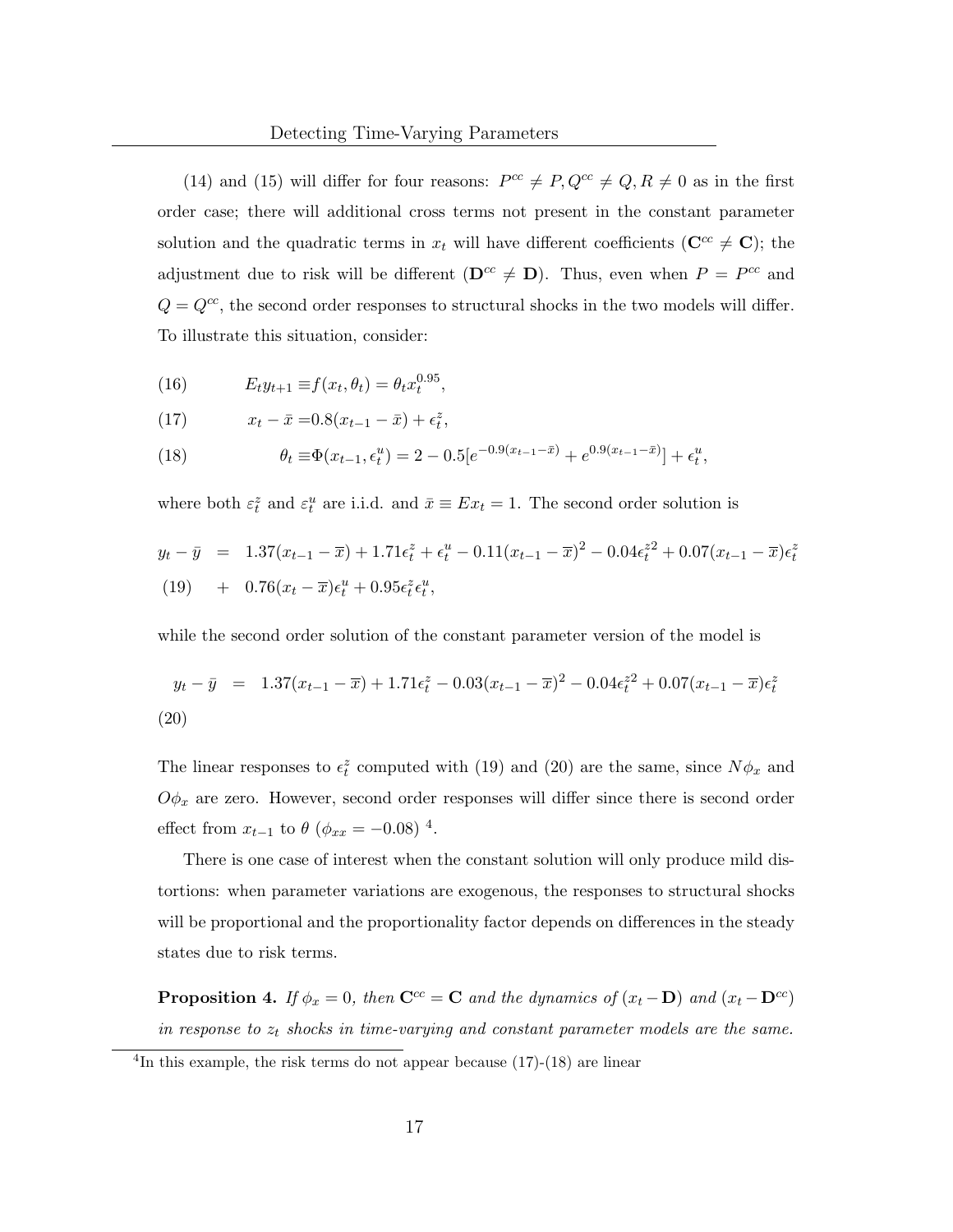For higher order solutions, the decision rules in constant and time-varying parameter models differ and the responses to structural shocks will be incorrectly characterized. This is because, for example, in a third order approximation, the optimality conditions feature terms requiring a correction of the linear terms to account for uncertainty. Since shocks are omitted in constant parameter models, the correction terms differ.

#### 3.3 Time-varying decision rules?

There are typically two reasons for using a time-varying parameter structural model. The first is to improve the fit of a constant parameter model: by allowing additional sources of variations, not necessarily structurally interpretable, one hopes to absorb both unexplained variability and serial correlation. As we have seen, even linearized solutions can serve this purpose. The second reason is to allow changes over time in the data correlation and in the dynamics induced by the structural shocks. Linearized solutions are incapable of producing these time variations. Does the conclusion change when higher order solutions are considered? Equation (14) can be rewritten as

$$
x_t \simeq Px_{t-1} + Qz_t + Ru_t + C_{22}vec(x_{t-1}x'_{t-1}) + C_{33}vec(z_tz'_t) + C_{44}vec(u_t') + C_{23}vec(x_{t-1}z'_t) + C_{24}vec(x_{t-1}u'_t) + C_{34}vec(z_tu'_t).
$$
\n(21)

If  $u_t$  is treated as an (exogenous) variable, (21) is again a fixed coefficient representation. Thus, higher order solutions do not necessarily produce time-varying decision rules. However, if we interpret  $u_t$  as a "parameter," letting  $\gamma_{1t} = P + C_{24}u_t$ , and  $\gamma_{2t} =$  $Q + C_{34}u_t$  and neglecting a number of square terms, we have

(22) 
$$
x_t \approx A + \gamma_{1t} x_{t-1} + \gamma_{2t} z_t + R u_t,
$$

a time-varying decision rule. Thus, to hope to match the evidence produced by a timevarying VAR, one must consider at least second order solutions, neglect a number of terms, and treat  $u_t$  as a reduced form parameter vector for the purpose of inference. However, even under the "parameter" interpretation, structural responses will be time invariant. Expression (22) can generate time-varying responses to  $z_t$  shocks if and only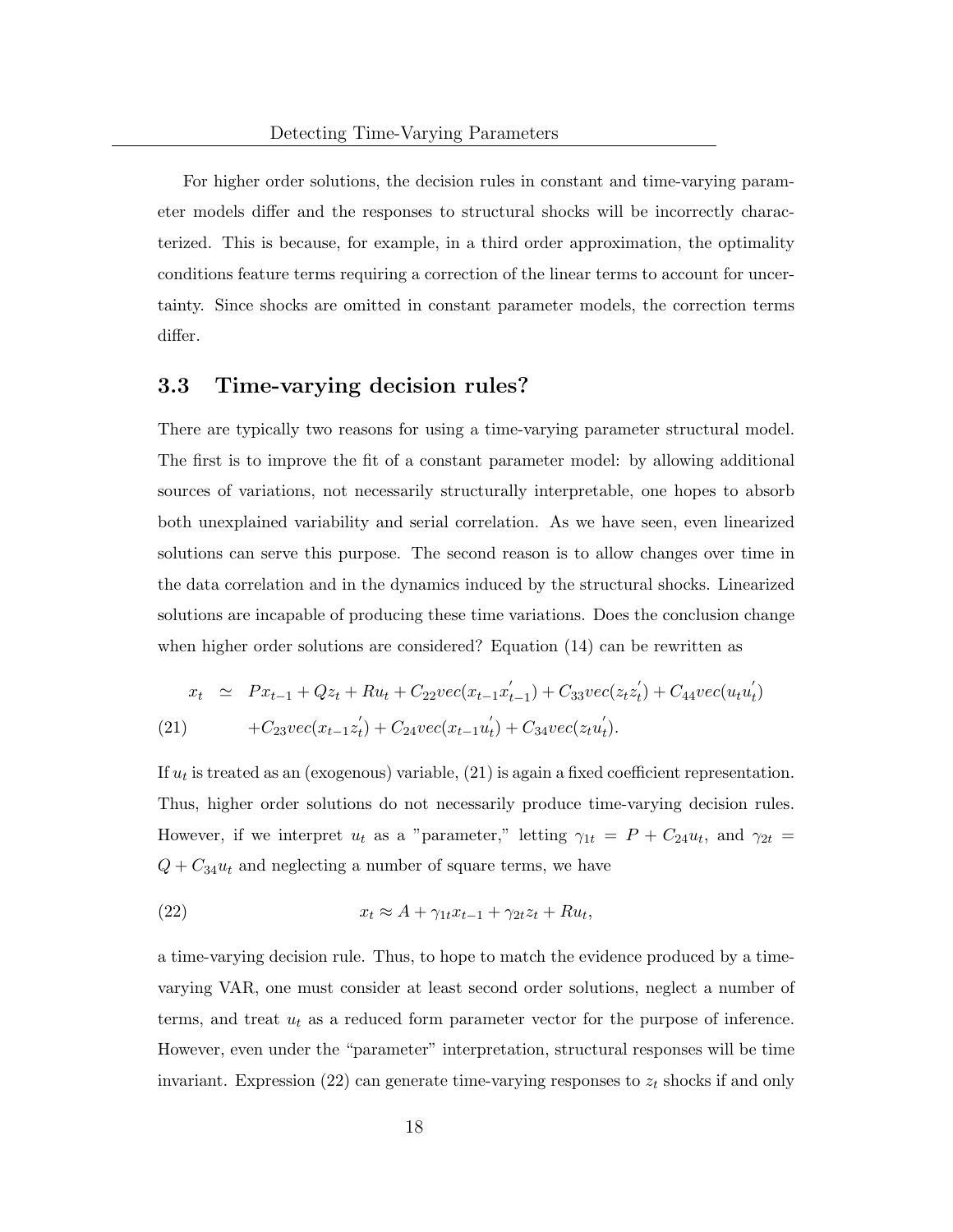if these shocks have effects on  $u_t$ , which is excluded a-priori since  $z_t$  and  $u_t$  innovations are uncorrelated. To be clear, with endogenous parameter variations, shocks to  $z_t$  may affect  $\theta_t$ , and this will be reflected in the P and  $C_{24}$  matrices. However, since  $u_t$  is zero at all  $t$  when computing responses to elements of  $z_t$ , structural responses will be time invariant, regardless of the form of parameter variations.

### 4 Characterizing time-varying misspecification

Because an econometrician using the decision rules of a constant parameter model generally misspecifies the structural relationships when the DGP features parameter variations, it is important to detect time-varying misspecification problems. This section considers two diagnostics: one based on the optimality "wedges"and one based on the forecast errors of the constant parameter model. To see what the wedge diagnostic involves, consider the optimality conditions of a constant parameter model:

(23) 
$$
E_t\left[\mathcal{F}(X_{t-1}^{cc}, W_t, \sigma\Sigma\epsilon_t^z, \Theta)\right] = 0
$$

where for  $X_t$  we use the constant parameter decision rule:  $X_t^{cc} = h^{cc}(X_{t-1}^{cc}, W_t, \sigma\Sigma \epsilon_t^z, \Theta)$ . Here  $\mathcal F$  is a martingale difference process. If instead  $X_t$  has been generated by a timevarying parameter model  $X_t = h(X_{t-1}, W_t, \sigma \Sigma \epsilon_t, \Theta), \mathcal{F}(X_{t-1}, W_t, \sigma \Sigma \epsilon_t^z, \Theta)$  will not be a martingale difference process since  $\sigma \Sigma \epsilon_t^z \neq \sigma \Sigma \epsilon_t$  and  $h \neq h^{cc}$ . Moreover, it will be predictable using lags of  $X_{t-1}$ .

While these implications hold in general, we illustrate the argument using a first order approximate solution. The optimality wedge in this case is

(24)  
\n
$$
(F(P - P^{cc})^{2} + G(P - P^{cc}))x_{t-1} + F(Q - Q^{cc})\psi_{z} + G(Q - Q^{cc}) + F(P - P^{cc})(G - G^{cc}))z_{t} + F(Q - P^{cc})R + GR + FR\omega_{u})u_{t}.
$$

When  $P^{cc} = P, Q^{cc} = Q$ , as in an exogenously varying model, the wedge reduces to  $(GR+FR\omega_u)u_t$ , which is non zero if  $R \neq 0$  and predictable using  $x_{t-j}, j \geq 1$  if  $\omega_u \neq 0$ . When  $P^{cc} \neq P$ ,  $Q^{cc} \neq Q$ , as in an endogenously varying model, the wedge will be non zero, even when  $R = 0$ , and predictable using  $x_{t-j}$ , even when  $\omega_u = 0$ .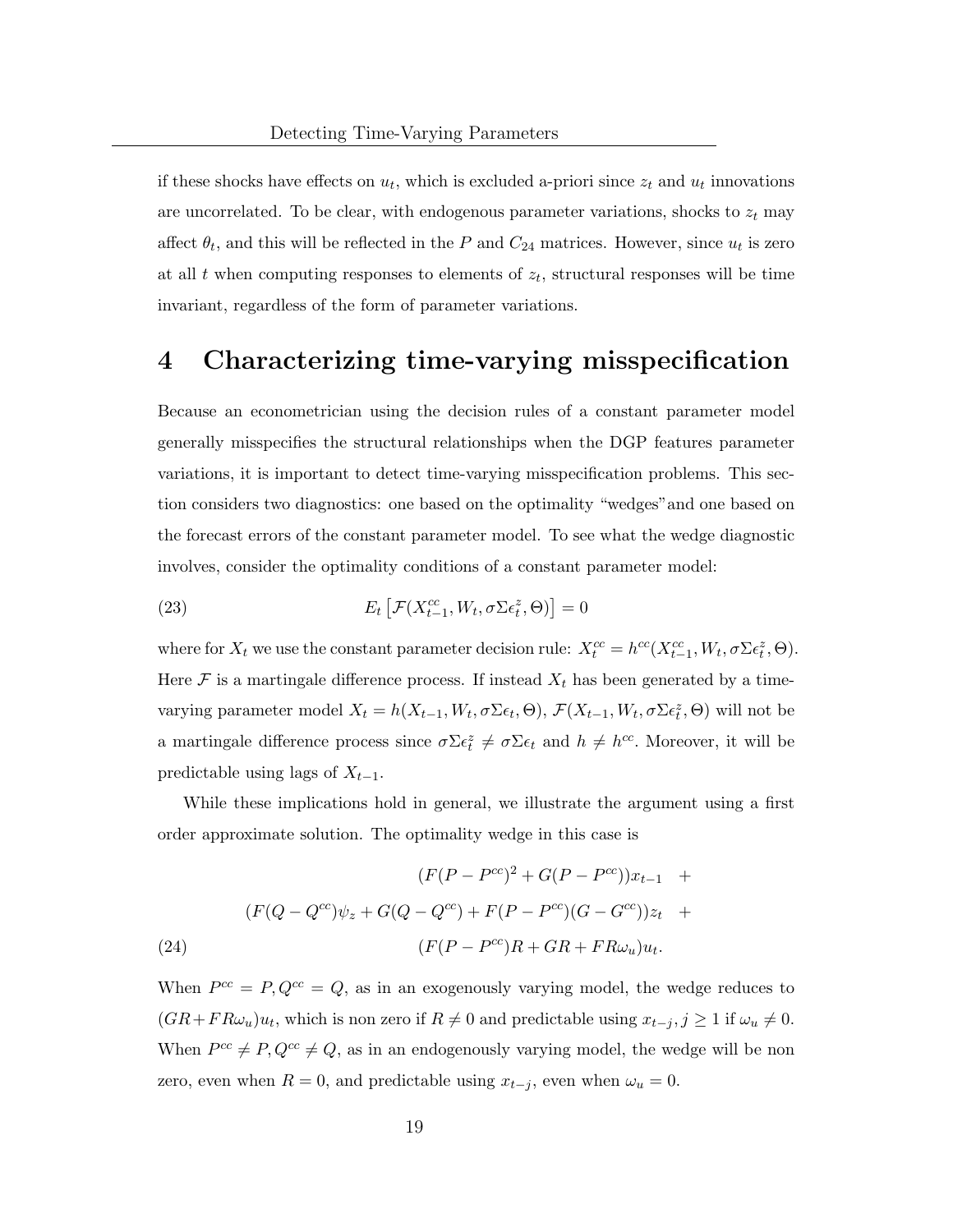The wedge diagnostic shares with standard generalized method of moments (GMM) overidentification tests the idea of using a Lagrange-type test to detect deviations from the null, but it differs in two important respects: parameter estimates will be obtained with likelihood-based methods; and wedges can be non zero even without overidentification restrictions.

To detect time-varying misspecification, one can estimate a constant parameter model using approximate decision rules of different orders, compute optimality wedges in each case, and regress them on lags of the observables. If the regression coefficients obtained with different approximations are jointly significant, the martingale difference condition is violated, and there is evidence of time-varying parameters. Note that the diagnostic assumes that the model is correctly specified up to parameter variations. If this is not the case, lags of the observables may be significant, even without time-varying parameters (see, e.g., Inoue et al., 2015). Monte Carlo evidence on the properties of the wedge diagnostic when other forms of misspecifications are present is in table 1.

The logic of the forecast error diagnostic is similar. Because the argument is independent of the order of the approximation used, we present it for second order decision rules. The constant parameter solution is  $x_t \simeq P^{cc} x_{t-1} + Q^{cc} z_t + C_{22}^{cc} vec(x_{t-1} x_t')$  $_{t-1}^{'}$ ) +  $C_{33}^{cc}vec(z_t z'_t) + C_{23}^{cc}vec(x_{t-1} z'_t)$ , and the time-varying solution is  $x_t \simeq Px_{t-1} + Qz_t + Ru_t +$  $C_{22}vec(x_{t-1}x_{t}^{'})$  $t_{t-1}$ ) +  $C_{33}vec(z_t z_t')$  +  $C_{44}vec(u_t' + C_{23}vec(x_{t-1}z_t') + C_{24}vec(x_{t-1}u_t') + C_{34}vec(z_{t-1}z_t')$  $C_{34}vec(z_t u'_t)$ . Let  $v_t^{cc}$  be the forecast error in predicting  $x_t$  using the constant parameter decision rule and the data generated from the time-varying parameter model. Then

$$
v_t^{cc} \simeq x_t - P^{cc} x_{t-1} - C_{22}^{cc} (x_{t-1} x'_{t-1})
$$
  
\n
$$
\simeq Qz_t + Ru_t - (P^{cc} - P)x_{t-1} - (C_{22}^{cc} - C_{22}) \text{vec}(x_{t-1} x'_{t-1}) + C_{33} \text{vec}(z_t z'_t)
$$
  
\n
$$
(25) + C_{44} \text{vec}(u_t u'_t) + C_{23} \text{vec}(x_{t-1} z'_t) + C_{24} \text{vec}(x_{t-1} u'_t) + C_{34} \text{vec}(z_t u'_t).
$$

Thus, when  $P^{cc} \neq P$  and  $C_{22}^{cc} \neq C_{22}$ , forecast errors are functions of lags of the observables  $x_{t-1}$ . When  $P^{cc} = P$  and  $C_{22}^{cc} = C_{22}$ , forecast errors may still depend on the lags of the observables if  $u_t$  is serially correlated. Hence, an alternative way to check for parameter variations involves estimating the constant parameter model using approximate decision rules of different orders, in-sample predicting the endogenous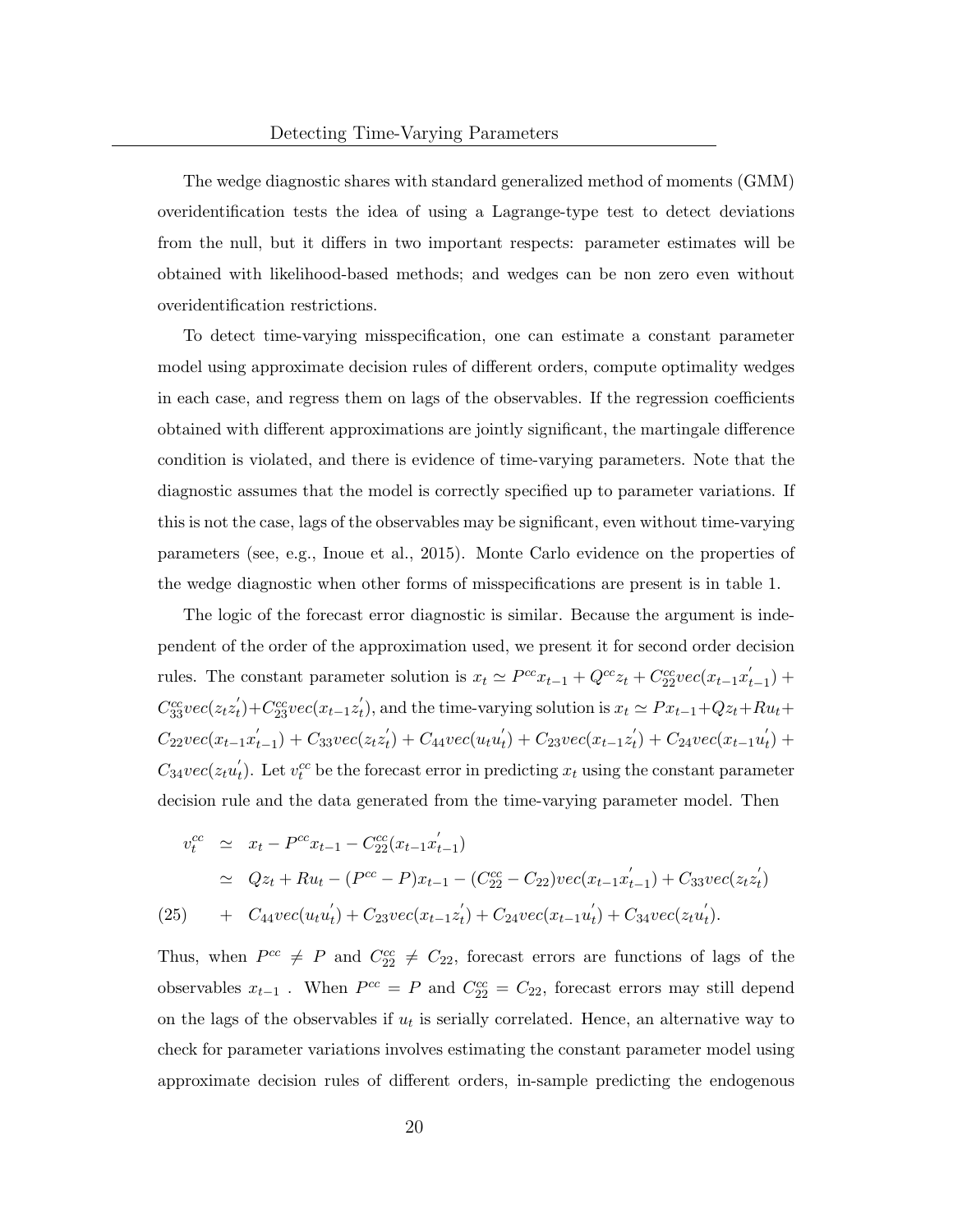| DGP                                    | Estimated model                  | Optimality wedge Forecast errors |         |      |                     |
|----------------------------------------|----------------------------------|----------------------------------|---------|------|---------------------|
|                                        |                                  | $T = 500$                        | $T=150$ |      | $T = 500$ $T = 150$ |
| Fixed parameter                        | Fixed parameter                  | 0.00                             | 0.00    | 0.00 | 0.00                |
| Exogenously varying                    | Fixed parameter                  | 0.58                             | 0.28    | 1.00 | 0.78                |
| Endogenously varying                   | Fixed parameter                  | 0.99                             | 0.25    | 1.00 | 0.99                |
| Endogenously varying (internalization) | Fixed parameter                  | 0.60                             | 0.05    | 1.00 | 0.99                |
| Fixed parameter                        | Fixed parameter                  |                                  |         |      |                     |
| second order solution                  | first order solution             | 0.00                             | 0.00    | 0.00 | 0.00                |
| Fixed parameter                        | Fixed parameter                  |                                  |         |      |                     |
| time to build                          | no time to build                 | 0.12                             | 0.08    | 0.49 | 0.11                |
| Fixed parameter                        | Fixed parameter                  |                                  |         |      |                     |
| capacity utilization                   | no capacity utilization          | 0.00                             | 0.00    | 1.00 | 0.80                |
| Fixed parameter                        | Fixed parameter                  |                                  |         |      |                     |
| stochastic volatility                  | constant volatility              | 0.00                             | 0.00    | 0.00 | 0.00                |
| Fixed parameter                        | Fixed parameter                  |                                  |         |      |                     |
| second order, adjustment costs         | first order, no adjustment costs | 0.00                             | 0.00    | 0.00 | 0.00                |
| Two states, one switch                 | Fixed parameter                  | 1.00                             | 0.20    | 0.99 | 0.97                |
| Occasionally binding                   | Fixed parameter                  | 0.59                             | 0.41    | 1.00 | 0.99                |

variables, regressing the resulting forecast errors  $v_t^{cc}$  on lags of the observables, and checking the joint significance of the regression coefficients.

Table 1: Percentage of rejections at the 0.05 confidence level of the null of no time variations in 200 experiments. The dependent variable is either the Euler wedge or the forecast error in the output equation. The regressors are lagged consumption and lagged real rate for the Euler wedge; lagged output, lagged consumption, and lagged hours for the forecast error.

We apply the two diagnostics to samples constructed using the RBC model of section 2. The parametrization is as in section 2.5. Table 1 reports the rejection rate of an F-statistic for the null hypothesis that all regression coefficients are zero at the 5 percent confidence level for two sample sizes  $(T=150, T=500)$  and a number of designs. The first four rows consider the models discussed in section 2: constant parameter, exogenously time-varying  $\beta$  and  $\delta$ , endogenously time-varying  $\beta$  and  $\delta$  as a function of the capital stock, with or without internalization. The next five rows consider situations where the estimating model neglects nonlinearities, high order terms, or structural features present in the data-generating process. The last two rows consider the case of a switching model with once-and-for-all switch in a number of parameters and an occasionally binding constraint on investment decisions (details on the models used are in the online appendix B).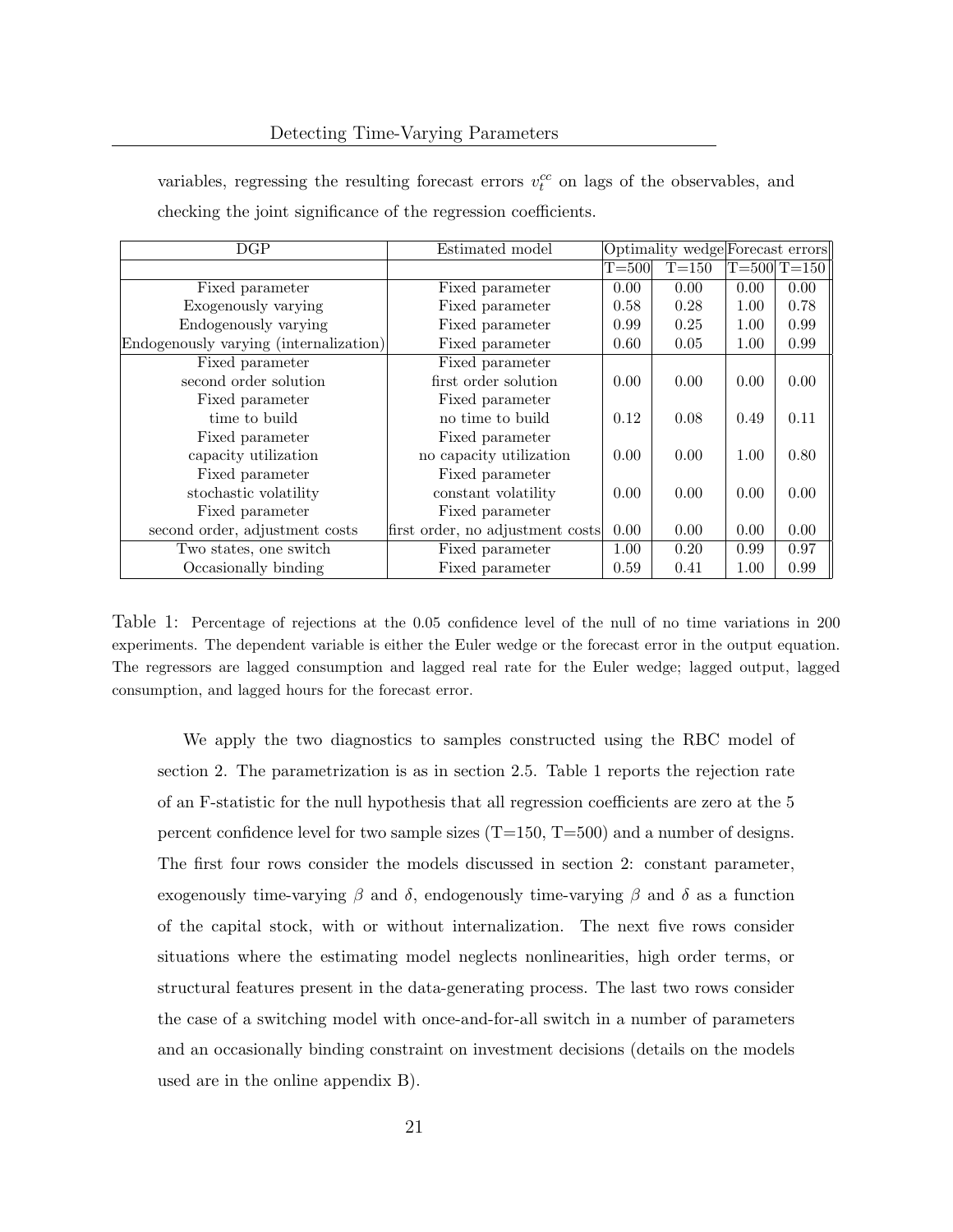The wedge diagnostic has good size properties (does not reject the null of constant parameters) when the estimating model is correctly specified and when there are a number of important forms of misspecification. However, it displays some distortion with the one-period time to built DGP. It has instead conservative power properties (does not reject the null very often) when the DGP features parameter variations. This occurs primarily in the smaller sample, and it is due to the fact that parameter variations are small - with the chosen calibration they explain 3-6 percent of the output variance. If parameter variations are larger - they explain, say, 15-20 percent of output variance - the rejection rate is close to its nominal value (see table B.1 in the online appendix). The statistic has also good power in detecting once-and-for-all breaks or time variation due to occasionally binding constraints.

The forecast error diagnostic has similar size properties, except when the DGP features capacity utilization, but better power properties, even when time variations explain a small portion of output variance. Differences in power are due to the fact that the wedge diagnostic uses the nonlinear optimality conditions and thus needs either larger samples or larger parameter variations to detect time-varying misspecification.

#### 4.1 Exogenous versus endogenous parameter variations

If the diagnostics indicate the presence of parameter variations, one may want to know whether they are of the exogenous or endogenous type. To distinguish the two options, we use the logic of the DGSE-VAR methodology of Del Negro and Schorfheide (2004).

Let  $L(\alpha|y)$  be the likelihood of the VAR model for data y, and let  $g_j(\alpha|\gamma_j, M_j)$  be the prior induced by the DSGE model  $M_j$  using parameters  $\gamma_j$  on the VAR parameters α. The marginal likelihood is  $h_j(y|\gamma_j, M_j) = \int L(\alpha|y)g_j(\alpha|\gamma_j, M_j)d\alpha$ , which for a given y is a function of  $M_j$ . Since  $L(\alpha|y)$  is fixed,  $h_j(y|\gamma_j, M_j)$  reflects the plausibility of  $g_j(\alpha|\gamma_j,M_j)$  in the data. Thus, if  $g_1$  and  $g_2$  are two DSGE-based priors for the VAR and  $h_1(y|\gamma_1, M_1) > h_2(y|\gamma_2, M_2)$ , there is better support in the data for  $g_1$ .

We use a similar idea to examine whether a model with exogenous or endogenous variations is better suited to explain the data. Given a sample of data, one uses a model with either exogenous or endogenous variations as a prior and generates data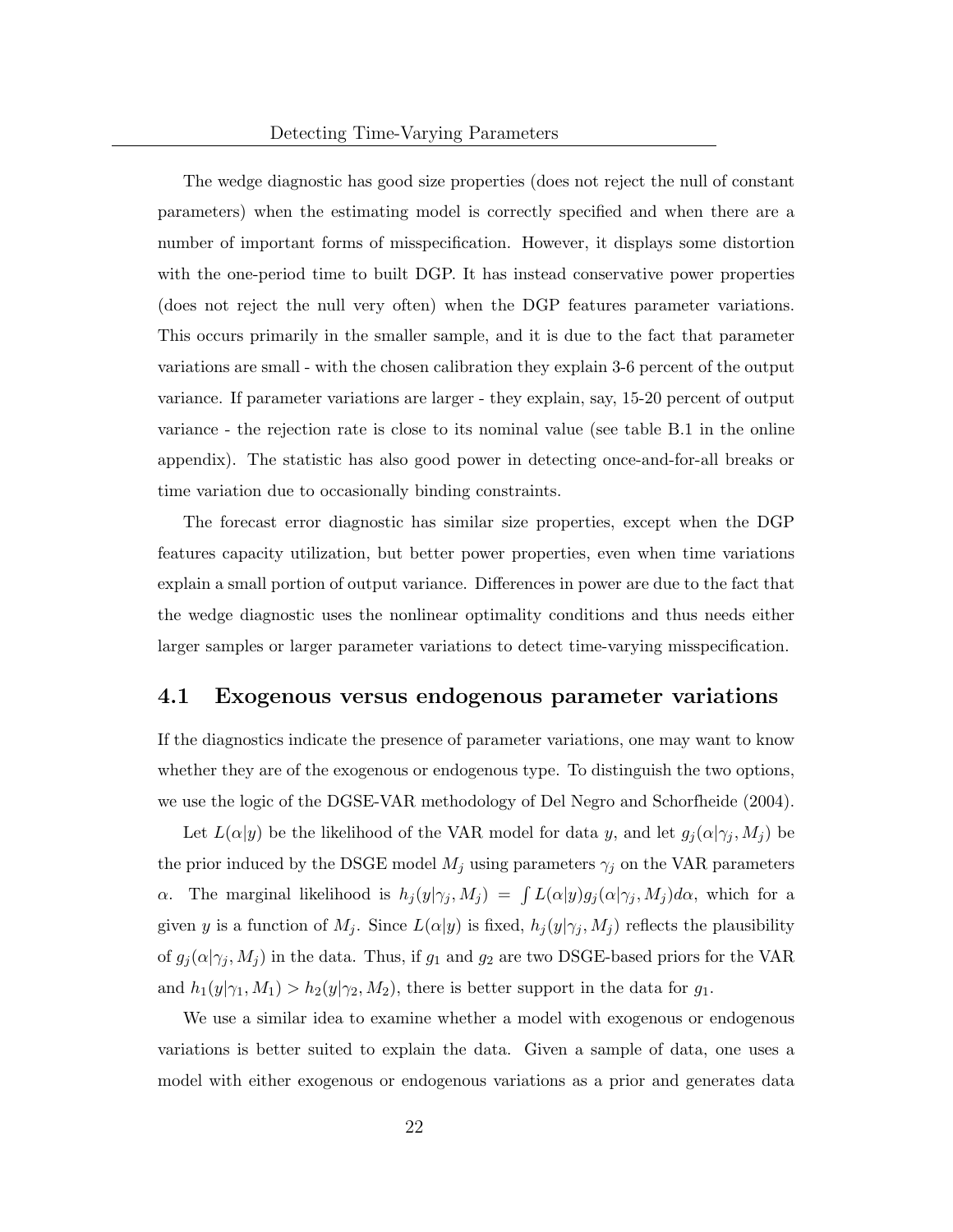|                   | Data Generating Process |      |      |      |                  |                                                 |
|-------------------|-------------------------|------|------|------|------------------|-------------------------------------------------|
|                   | Prior, $T_1=150$        |      |      |      | Prior, $T_1=450$ |                                                 |
|                   |                         |      |      |      |                  | Model B Model C Model D Model B Model C Model D |
| Data added from B | 1.00                    | 0.00 | 0.00 | 1.00 | 0.00             | 0.00                                            |
| Data added from C | 0.01                    | 0.97 | 0.01 | 0.00 | 0.99             | 0.00                                            |
| Data added from D | 0.00                    | 0.00 | 1.00 | 0.00 | 0.00             | 1.00                                            |

Detecting Time-Varying Parameters

Table 2: Fraction of 100 experiments when the Bayes factor exceeds 3.0. Marginal likelihoods are obtained using  $T = 150$  data points produced by the models listed in the first column and  $T_1$  data from the model listed in the rows. When rows do not sum up to one, the Bayes factor is inconclusive (below 3.0).

form it. A statistically larger marginal likelihood, say, when the exogenously varying parameter model is used as prior, would indicate that the available sample is more likely to be generated by a model with this feature. We prefer to use the DSGE-VAR device, rather than comparing the marginal likelihood of different models directly to avoid small sample distortions. Since we can add as many data points as we like from the prior, small sample distortions are less of an issue in the DSGE-VAR setup.

Table 2 reports Monte Carlo results for the RBC example. The parameterization is as in section 2, and a first order approximate solution is used to generate the data. We use proper priors on all parameters which are estimated using consumption, output, capital, and hours as observables and three measurement errors. Bayes factors are computed when the sample has  $T = 150$  observations and  $T_1 = 150$  or  $T_1 = 450$ observations from the models listed in the rows are added to the sample. The statistic is powerful: marginal likelihood differences are quite large, even when  $T_1 = 150$ .

### 4.2 Some practical suggestions

To diagnose and analyze time variations in structural parameters of a given model we suggest researchers to use the following steps

i) Estimate the constant parameter version of the model, possibly allowing for time variations in the variance of the shocks.

ii) Run the diagnostics using the estimated model and, if time variations are pervasive, check whether endogenous versus exogenous variations are more likely. Because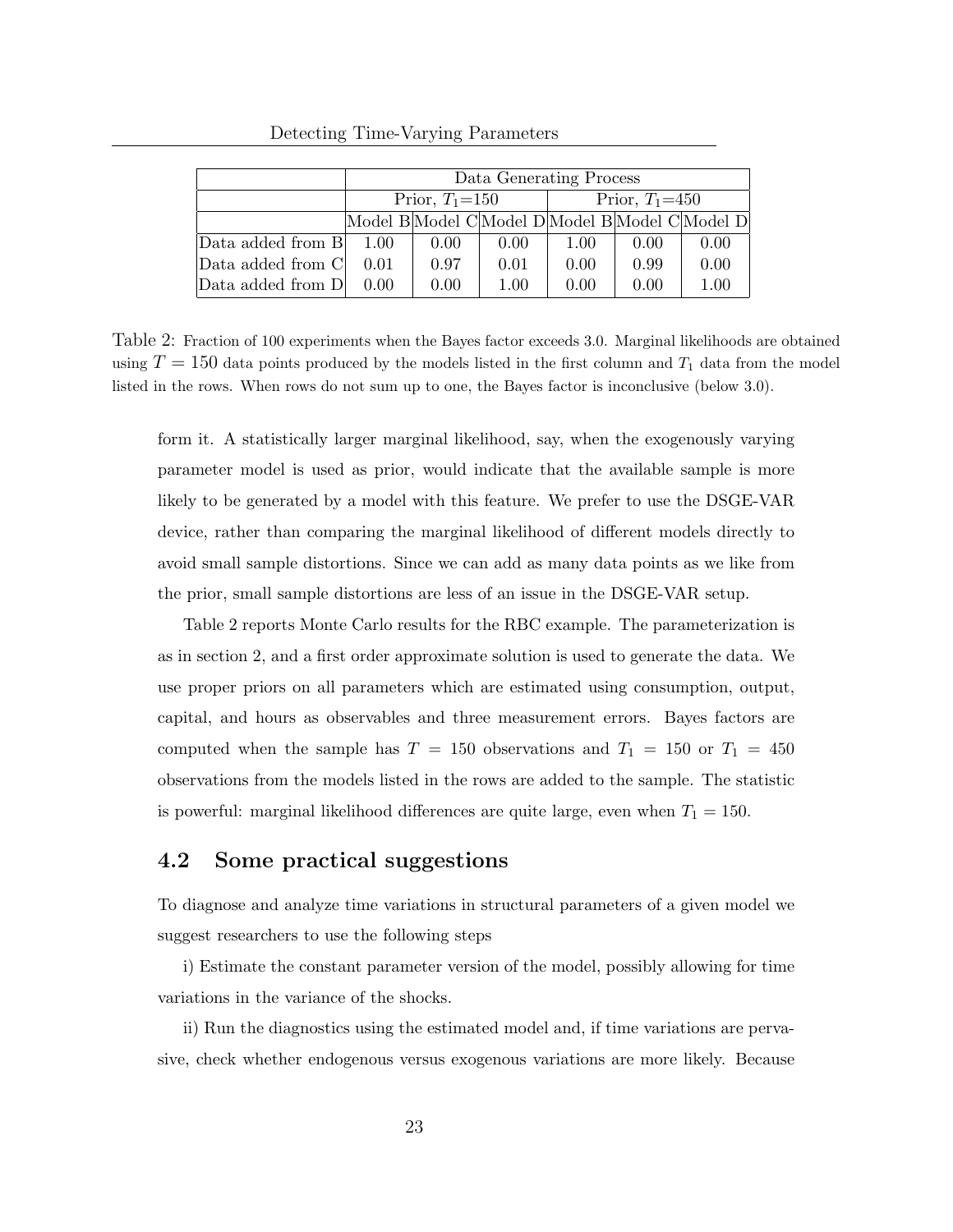the two diagnostics have different small sample properties, it seems wise to use both of them in empirical applications.

When the model is of large scale, running regressions on lags of all endogenous variables is likely to lead to overparameterization and multicollinearity. To make the test powerful, users should employ the states of the model in the regressions. Similarly, when performing exogenous versus endogenous checks, having the proper state variables for the endogenous specification is important to make the comparison fair. To avoid overparameterization, it is a good idea to a-priori shrink the coefficients of the auxiliary regressions toward zero. Rejection of the no time variations null will give researchers stronger confidence that parameter variations are indeed present.

iii) When time variations are detected, one needs to choose which parameters are time-varying. One option is to specify time variations in all structural parameters and design a prior that allows the variance of some elements of  $U_t$  to be zero (see, e.g., Ferroni et al., 2017). Alternatively, one could introduce time variations only in parameters known to be unstable or suspected to be time-varying.

iv) Estimate the time-varying parameter model and compare its structural dynamics with those of the constant parameter model. One can proceed in two ways: enlarge the number of observable variables whenever a new shock to the parameters is introduced; or maintain the same number of observables, even if a new shock is introduced. We follow these steps in the empirical application of section 6.

# 5 Inference

Given the results of section 3, important inferential distortions may occur using a constant parameter specification when the DGP features time varying parameters. In this paper, as in the majority of the literature, estimation and inference are based on the likelihood function of the linearized constant parameter model.

The likelihood function is typically constructed via the Kalman filter and, thus, it is a function of the forecast errors computed with the constant parameter model. Thus, one should expect the forecast error misspecification described in section 4 to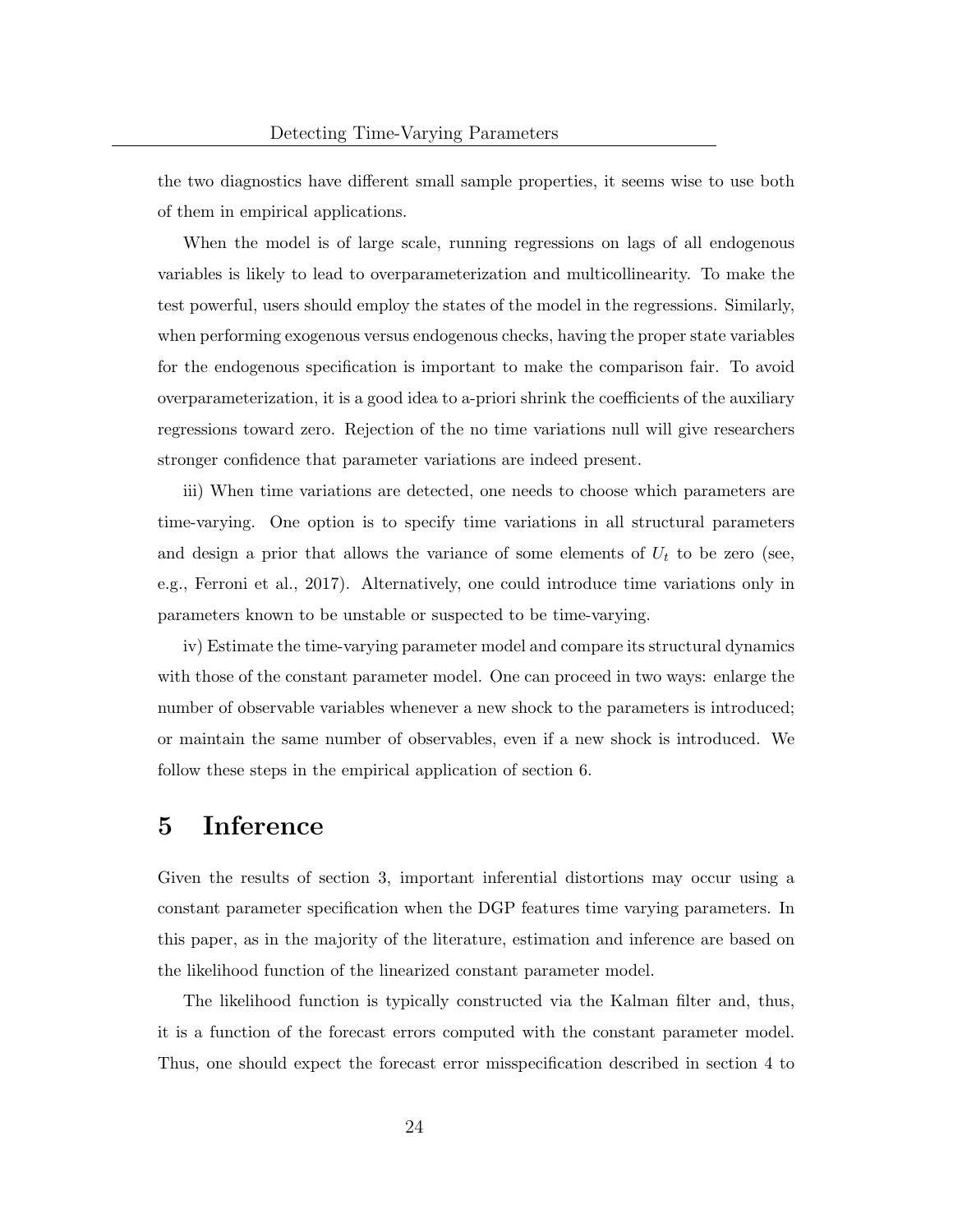spread to the likelihood function. Two problems are relevant: the matrix  $P$  entering the prediction formula is generally incorrect; a smaller number of shocks is assumed to drive the endogenous variables. If structural and parameter disturbances are  $AR(1)$ , shock aggregation produces a lower dimensional ARMA(2,1) process. Because the disturbances of a constant parameter model are assumed to be  $AR(1)$ , distortions are likely to occur in the serial correlation properties of the estimated shocks and the parameters regulating the internal propagation of the model.

We have investigated how these two problems affect the identification of the constant parameters and the conclusions concerning the propagation and the relative importance of structural shocks in the context of the RBC model of section 2. The online appendix C presents the results of a Monte carlo exercise. Two main conclusions emerge. First, the identification issues highlighted by Canova and Sala (2009) are generally important when time varying misspecification is present. When a constant parameter model is incorrectly assumed, the maximum of the likelihood function changes location, its shape is twisted, and its curvature flattened. It turns out that both shock misaggregation and decision rule misspecification induce identification pathologies and that the distortions created by the latter are considerably worse.

Likelihood estimation of a constant parameter model shows an interesting pattern of biases. Because the decision rules are misspecified and shocks misaggregated, the parameters most distorted are those regulating the estimated persistence of the structural shocks and those controlling income and substitution effects. Thus, one is more likely to find that very persistent processes are required for the time-invariant model to fit the data when the DGP features time-varying parameters and that parameters such as the labor share or the intertemporal elasticity of substitution tend to be biased.

### 6 Time-varying financial frictions?

We apply the technology we developed to study time variations in the parameters of Gertler and Karadi's (2010) - GK for short - model. Our contribution is threefold. First, we provide likelihood estimates of the model-specific parameters (the fraction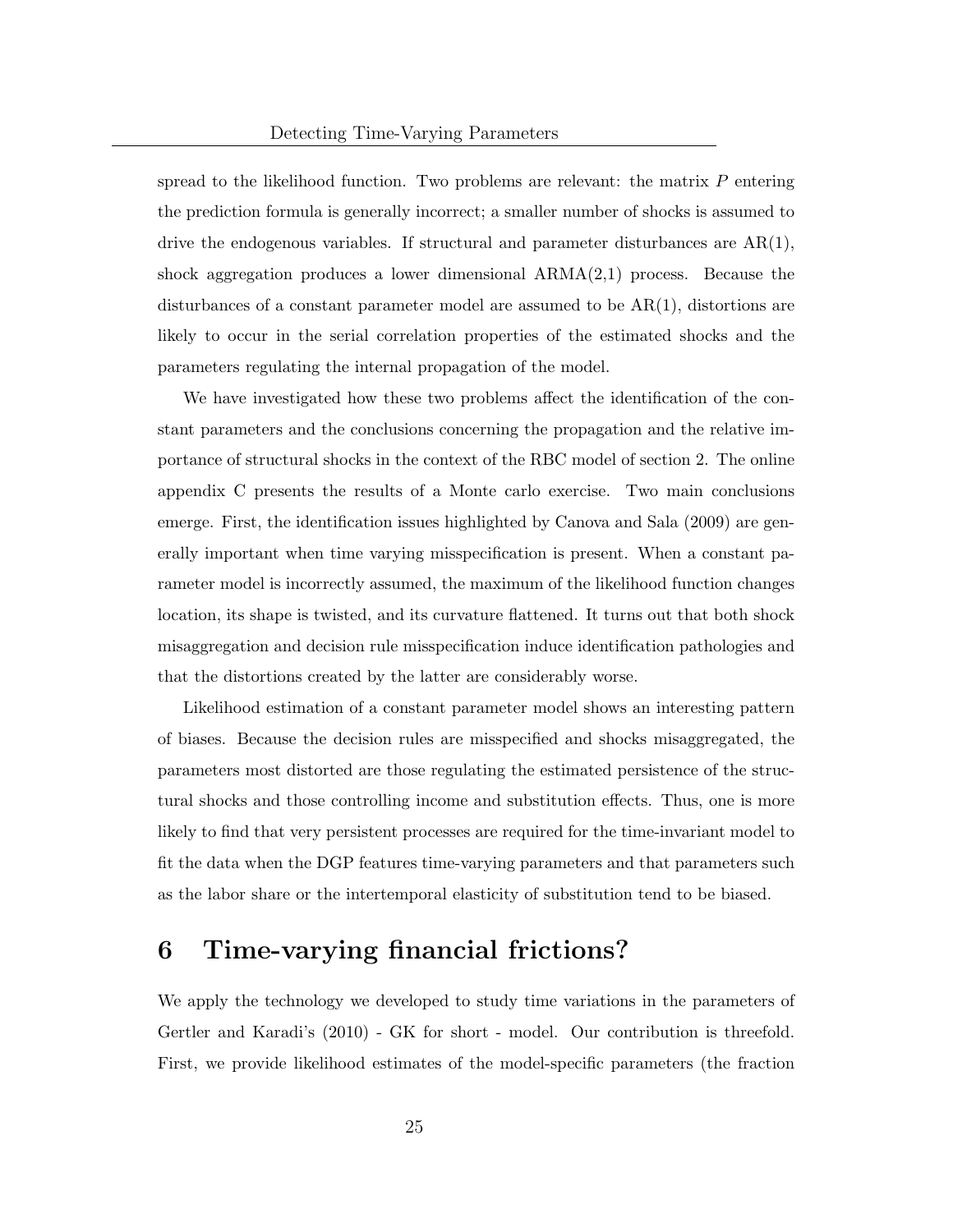of capital diverted by banks  $\lambda$ , the proportional transfer to entering bankers  $\omega$ , and the survival probability of bankers  $\theta$ ), which the authors have calibrated to match the steady-state spread, the steady-state leverage, and a notional length of bank activity. Second, we use the diagnostics of section 3 to gauge the extent and the sources of parameter variations. Third, we estimate models where  $\lambda$  is time-varying and examine what it implies for the responses of capital quality shocks. We use U.S. data on the growth rates of output, of consumption, of leverage, of intermediary demand for assets (credit) and a spread measure - the difference between the yield of a BAA 10-year corporate bond and the 10-year Treasury bond of constant maturity - in estimation. Yield, real personal consumption expenditures, and GDP are from the Federal Reserve Economic Data (FRED). Leverage and credit are from Haver Analytics. The former measures Tier 1 (core) capital as a percent of average total assets; the latter, total loans scaled by the size of the U.S. population. We consider two samples: 1985:2- 2014:3 and 1985:3-2007:4. The linearized equations and the prior used are in appendix D.

The posterior modal estimates for the full sample are  $\lambda = 0.170, \theta = 0.452,$  and  $\omega = 0.012$ ; the posterior standard deviations are small  $(0.007, 0.008,$  and 0.0005). For the shorter sample, posterior modal estimates are  $\lambda = 0.138$ ,  $\theta = 0.399$ , and  $\omega = 0.01$ , and the posterior standard deviations are 0.007, 0.011, and 0.0006. For comparison, GK used  $\lambda = 0.318$ ,  $\theta = 0.972$ ,  $\omega = 0.002$ . Note that  $\lambda$  regulates private leverage: the value used by GK implies a steady-state leverage of 1.38. Our full sample estimate implies a steady-state leverage of 3.39, closer to the value in U.S. corporate and non corporate business sectors.

We run our diagnostics to check for parameter variations (see table 3). With the full sample, the forecast errors of all equations but output are predictable, and typically, lagged output and the lagged spread are significant. In addition, lagged consumption and lagged investment to output ratios significantly explain movements of the Euler wedge (coefficients are, respectively, -0.10 and 0.72, with t-statistics of -7.96 and 5.37). Because the conclusions for the shorter sample are similar, the time variations we detect are not due to the financial crisis.

While all parameters could a-priori be varying, we choose to study time variation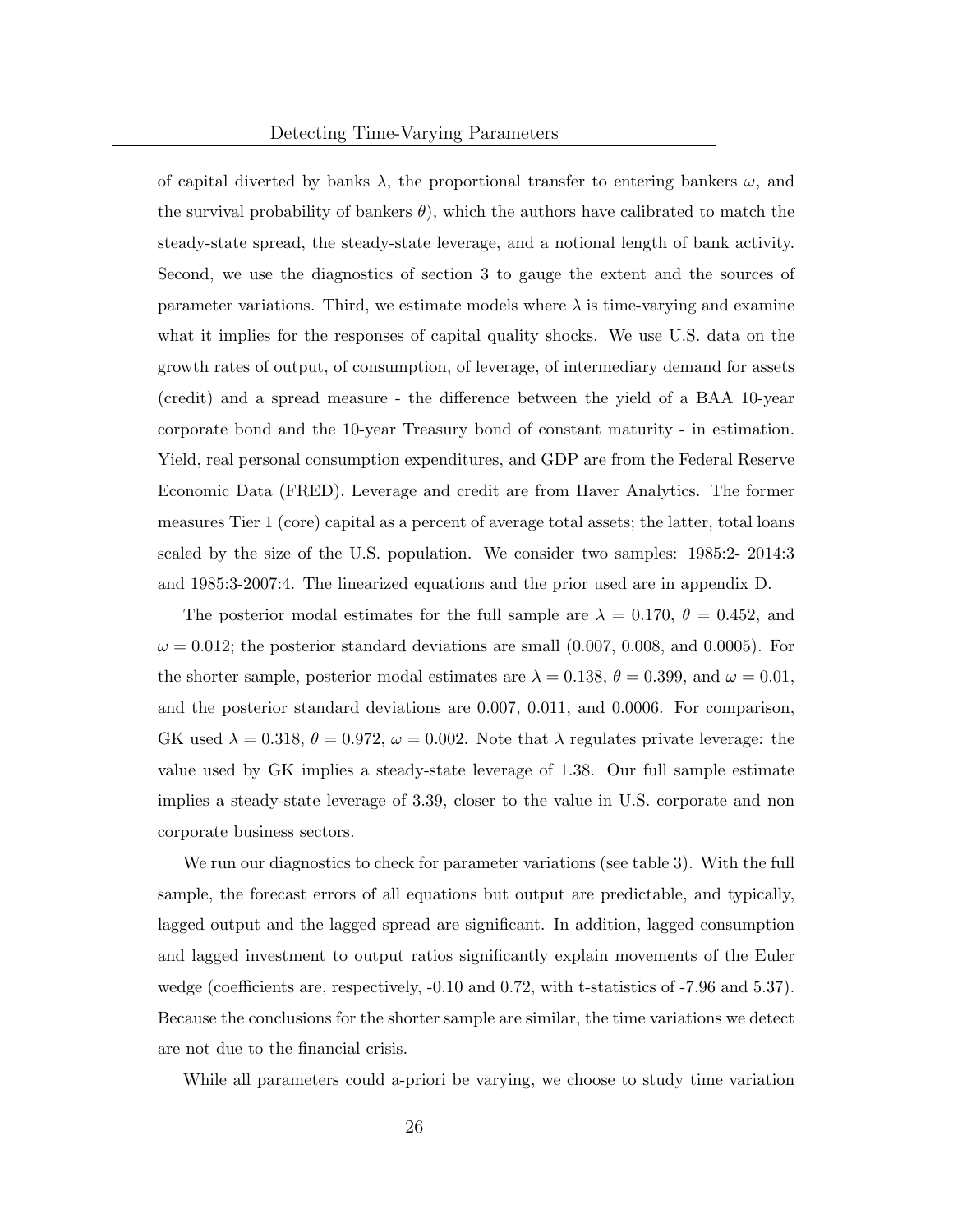|                |                      |             | $C_{t-1}$ $Y_{t-1}$ Credit <sub>t-1</sub> Leverage <sub>t-1</sub> Spread <sub>t-1</sub> |         |      |  |
|----------------|----------------------|-------------|-----------------------------------------------------------------------------------------|---------|------|--|
|                |                      | F-statistic |                                                                                         |         |      |  |
| Forecast error | Sample 1985:3-2014:3 |             |                                                                                         |         |      |  |
| С              | $-0.10$ 3.11         | $-0.01$     | 0.58                                                                                    | 6.13    | 3.64 |  |
| Y              | $-1.33$ $1.37$       | 0.38        | $-0.60$                                                                                 | 0.68    | 1.24 |  |
| Credit         | $-0.223338$          | 0.87        | $-0.36$                                                                                 | 6.02    | 5.74 |  |
| Leverage       | $0.14 - 3.27$        | $-0.91$     | 0.40                                                                                    | $-5.81$ | 5.51 |  |
| Spread         | $-0.10 - 4.07$       | $-0.15$     | 0.48                                                                                    | $-5.76$ | 7.25 |  |
|                | Sample 1985:3-2007:4 |             |                                                                                         |         |      |  |
| С              | $-0.1933.11$         | $-0.01$     | $-0.58$                                                                                 | 6.13    | 3.64 |  |
| Υ              | $-1.33$ $1.37$       | 0.38        | 0.60                                                                                    | 0.68    | 1.24 |  |
| Credit         | $-0.223338$          | 0.98        | $-0.36$                                                                                 | 6.02    | 5.74 |  |
| Leverage       | $0.14 - 3.27$        | $-0.91$     | 0.40                                                                                    | $-5.81$ | 5.51 |  |
| Spread         | $-0.10 - 4.07$       | 0.15        | 0.48                                                                                    | $-5.76$ | 7.25 |  |

Detecting Time-Varying Parameters

Table 3: Forecast error diagnostic. The left-hand side regression variable is the forecast error in the equation listed in the first column; the right-hand side variables are listed in columns 2 through 5. Critical values for the null of zero coefficients are  $F(5,112)=2.56$  (full sample) and  $F(5,85)=2.90$  (shorter sample).

in only  $\lambda$ , because it regulates leverage and drives movements in the credit and spread equations, whose forecast errors are highly predictable. We specify:

(20) = 
$$
(1 - \rho_{\lambda})\lambda + \rho_{\lambda}\lambda_{t-1} + \sigma_{\lambda}e_{t,\lambda}
$$
 (Exogenous variations)  
\n
$$
\lambda_t = (2\lambda_u - (\lambda_u - \frac{\lambda}{2}) * (\exp(-\phi_1(X_{t-1} - X^s)) + \exp(\phi_2(X_{t-1} - X^s))) + \sigma_{\lambda}e_{t,\lambda}
$$
\n(27) (Endogenous variations),

where X is net bank wealth and  $X<sup>s</sup>$  its steady-state value. We select bank net wealth as the relevant state variable in (27) because of its importance in determining the magnitude of the spread and the dynamics of credit. Depending on the values of  $\lambda_u, \phi_1, \phi_2, (27)$  may generate variations that affect the steady states, the dynamic responses to shocks, or both, and the variations in dynamic responses could be symmetric (if  $\phi_1 = \phi_2$ ) or asymmetric (if  $\phi_1 \neq \phi_2$ ). We add to the original model either equation (26) or (27) and assume that agents know them when optimizing. When considering endogenous time variation, we focus on the case where agents do not internalize the effects of their choices on the parameters, which is arguably more relevant for this application. We calculate the marginal likelihood for each DSGE-VAR style specification, averaging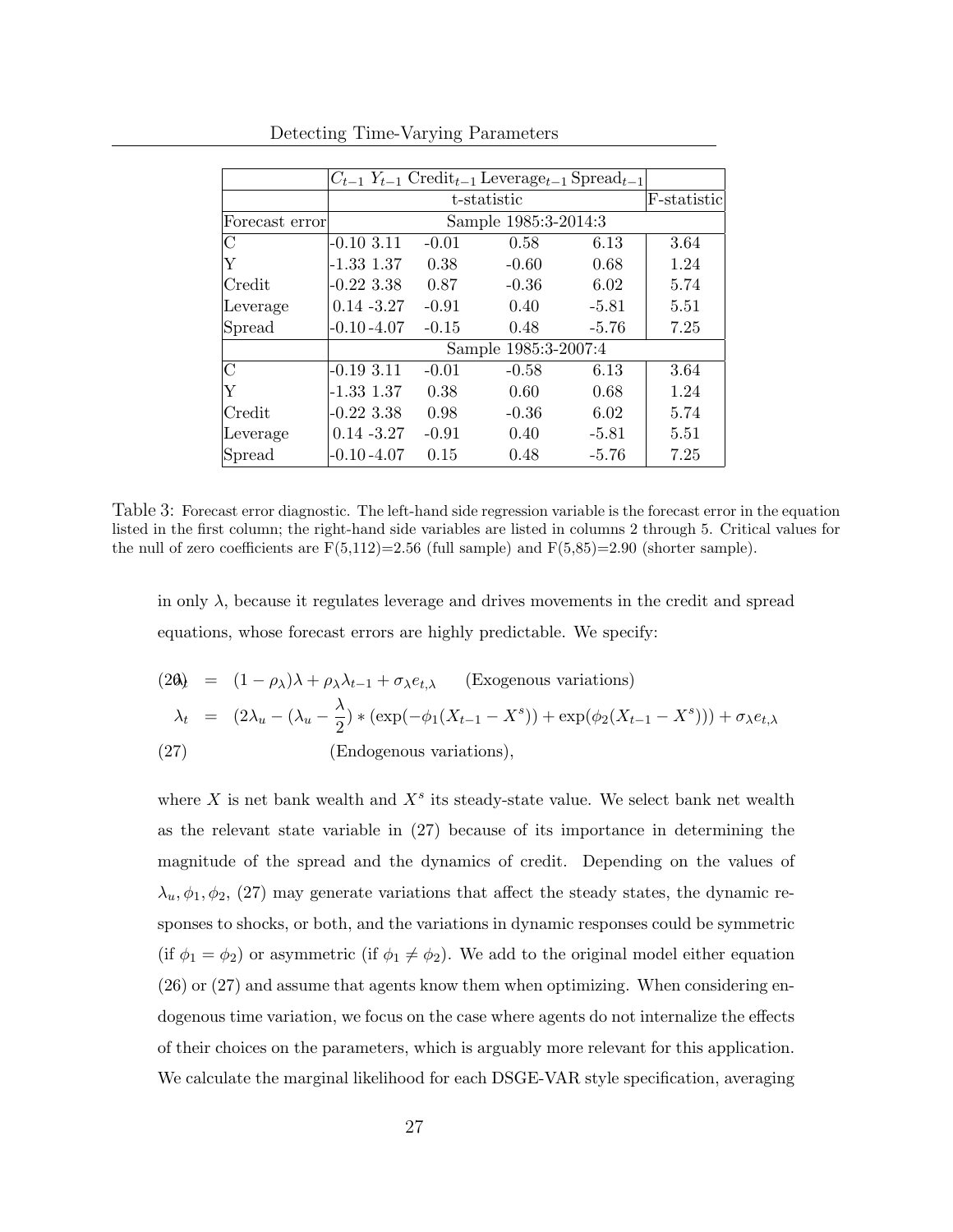the marginal likelihood obtained on a grid when  $\rho_{\lambda} = [0.7, 0.9]$  and  $\sigma_{\lambda} = [0.01, 0.05]$ for the exogenously varying model and when  $\sigma_{\lambda} = [0.01, 0.05], \phi_1 = [0.01, 0.1],$  and  $\phi_2 = [0.05, 0.2]$  for the endogenous specification (we keep  $\lambda_u = 0.8$  fixed), setting  $T_1 = T = 115$  (our full sample size). The endogenously varying specification is strongly preferred: the average difference in the log marginal likelihood of the two specifications exceeds 300 and nowhere in the chosen intervals is the difference smaller than 100.

|                      |         |          |         | Parameter Constant Parameters Exogenous time variations Endogenous time variations |         |          |
|----------------------|---------|----------|---------|------------------------------------------------------------------------------------|---------|----------|
| h                    | 0.431   | (0.006)  | 0.235   | (0.029)                                                                            | 0.213   | (0.003)  |
| Iλ                   | 0.170   | (0.007)  | 0.628   | (0.028)                                                                            | 0.331   | (0.045)  |
| $\omega$             | 0.012   | (0.0005) | 0.014   | (0.0009)                                                                           | 0.050   | (0.0008) |
| $ \theta$            | 0.452   | (0.008)  | 0.504   | (0.010)                                                                            | 0.445   | (0.036)  |
| $ \rho_{\xi} $       | 0.672   | (0.020)  | 0.990   | (0.003)                                                                            | 0.726   | (0.066)  |
| $\sigma_{xi}$        | 0.159   | (0.012)  | 0.155   | (0.010)                                                                            | 0.180   | (0.028)  |
| $ \rho_{\lambda} $   |         |          | 0.998   | (0.002)                                                                            | 0.599   | (0.016)  |
| $ \sigma_{\lambda} $ |         |          | 0.028   | (0.002)                                                                            | 0.027   | (0.004)  |
| $ \lambda_u $        |         |          |         |                                                                                    | 0.859   | (0.036)  |
| $ \phi_1 $           |         |          |         |                                                                                    | 0.022   | (0.008)  |
| $ \phi_2 $           |         |          |         |                                                                                    | 0.182   | (0.029)  |
| Log ML               | -608.36 |          | 1550.52 |                                                                                    | 1574.94 |          |

Table 4: Parameter estimates, Gertler and Karadi model, sample 1985:3-2014:3. Posterior standard deviations in parenthesis. Log ML lists the log marginal likelihood of each specification.

We estimate the parameters allowing  $\lambda$  to be time-varying. The priors for the new parameters are in appendix D. Table 4 reports estimates of selected parameters.

In the model with exogenously varying parameters, variations in  $\lambda_t$  are very persistent. Compared with the constant parameter model, estimates of  $(\lambda, \theta)$  are larger, the lifetime of bankers slightly increase, and the persistence of the capital quality shock increases. With the endogenous specification, the estimate of  $\lambda$  is intermediate between the other two estimates but bankers' survival probability is roughly unchanged. The data requires a strong asymmetric specification for time variations ( $\phi_1 < \phi_2$ ), implying a negative relationship between the fraction of funds that bankers can divert and their net worth. Finally, confirming our DSGE-VAR analysis, the endogenous specification has larger marginal likelihood than the alternative specifications.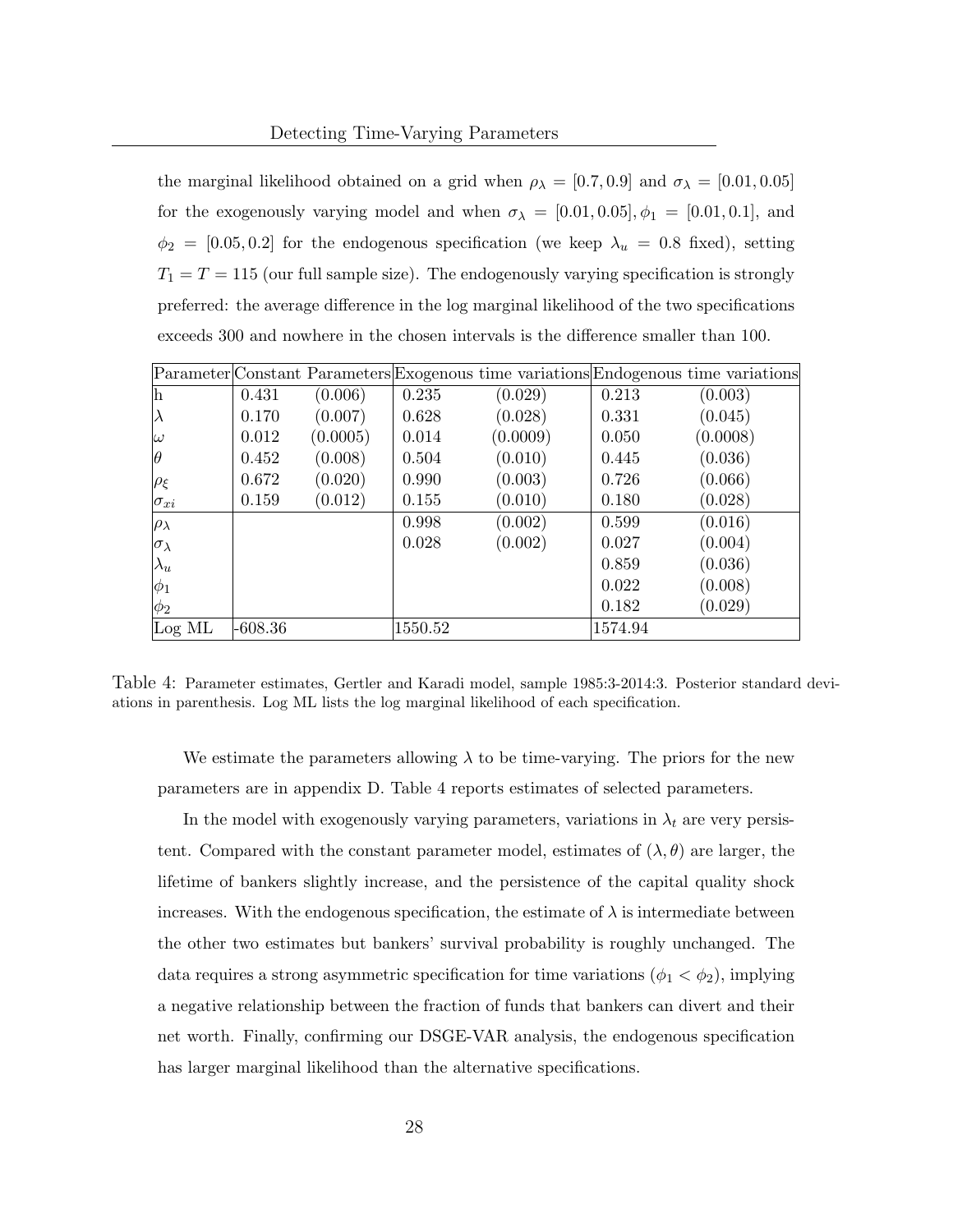Figure 2 plots estimates of the responses of output, inflation, investment, net worth, leverage, and the spread to a 1 percent capital quality shock. The constant parameter specification closely replicates the dynamics in GK's figure 3. There is a decline in output, investment temporarily falls and then increases because capital is below its steady state. Bankers' net worth falls, and the spread sharply increases.



Figure 2: Dynamics in response to capital quality shock.

With an exogenously varying  $\lambda$ , the responses are more persistent, primarily because the persistence of the capital quality shock is abnormally high. Quantitatively, output, net worth, and the spread fall more in the short run, primarily because the steady-state value of  $\lambda$  increases. Thus, making  $\lambda$  exogenously time-varying enhances the model's ability to capture the impact recessionary effects of capital quality shocks.

With endogenously varying  $\lambda$ , the medium-term dynamics reproduce those of the constant parameter model, but in the short run, the effect on leverage, net worth and the spread is stronger. This is because shocks that lower net worth make the share of funds diverted by banks higher, and this produces stronger dynamics in the financial block. Since the dynamic responses of net worth are larger, the spread increases more. Nevertheless, differences in the responses of investments and output relative to the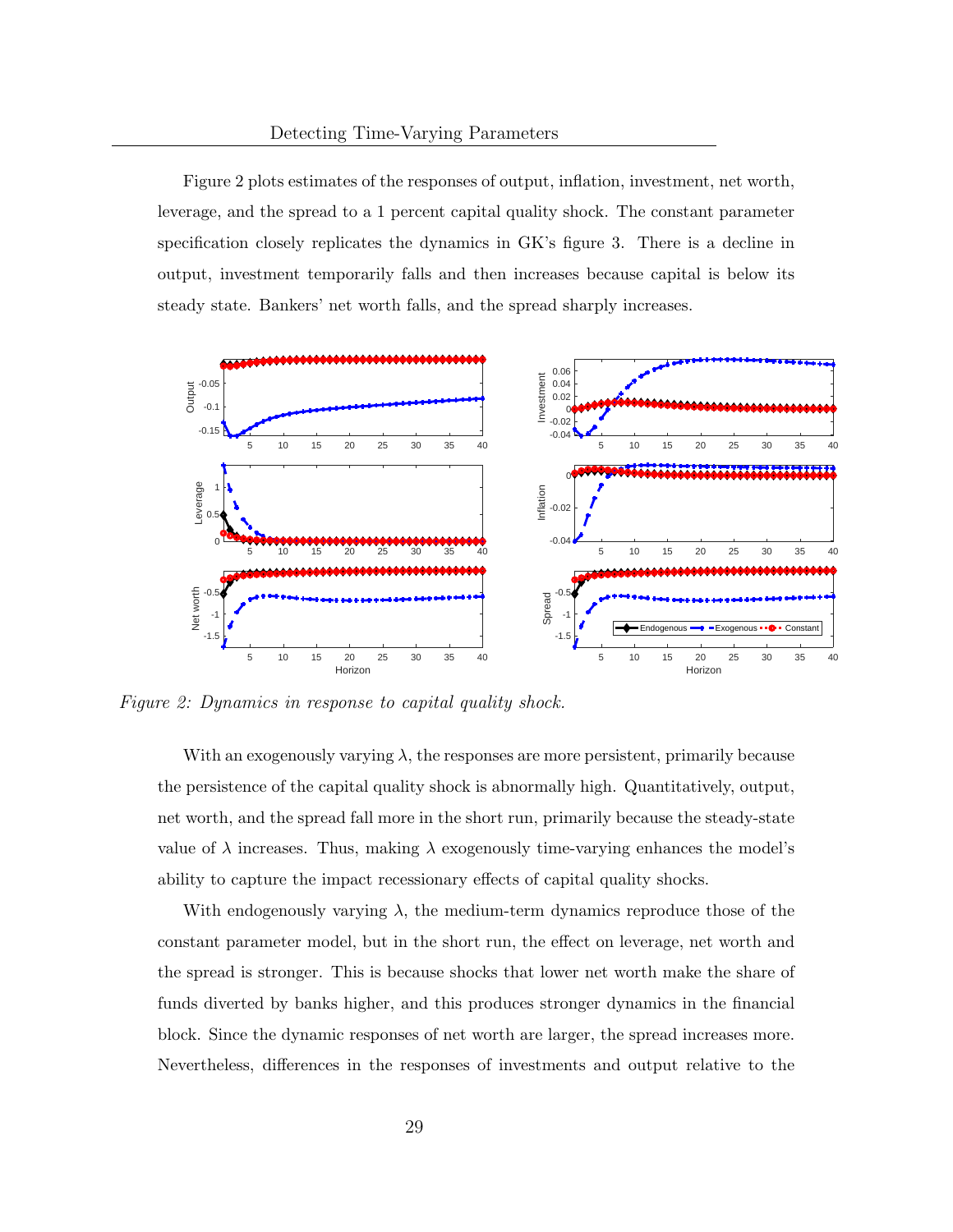time invariant model are small. Interestingly, estimates of the habit parameter  $h$  dramatically fall in the time-varying specifications. Thus, in the estimated time invariant model, h captures, in part, the missing dynamics due to the time variations of  $\lambda$ .

We take this evidence as suggestive of the potential problems one encounters estimating time invariant structural models and indicative that the relationship between  $\lambda$  and net worth needs a proper micro fundation for policy counterfactuals to be interpreted. Providing this micro fundation is beyond the scope of the paper, but attempts to endogenize crucial parameters in models like Gertler and Karadi's exist (see, e.g., Bigio, 2012; Ferrante, 2018). In these models, an endogenous deterioration of the quality of loans generally leads to higher aggregate leverage, higher aggregate risks, and a larger probability of bank runs.

# 7 Conclusions

This paper is concerned with the misspecification induced by neglected parameter variation and with the consequences of assuming incorrect forms of time variation and provides researchers with a new set of tools to assess the quality of their models. We characterize the approximate decision rules of a DSGE model when parameter variation is present; discuss whether constant parameter models provide a good approximation to the DGP; and examine whether time-varying parameter DSGE models generate decision rules comparable to those of time-varying parameter VARs. We provide diagnostics to detect time-varying misspecification and study the consequences of using time-invariant models when the DGP features parameter variations.

When parameter variations are present, a constant parameter model does not "reasonably" approximate the DGP. When linearized solutions are considered, there are two special cases when the dynamics in response to structural shocks will be the same. When second order solutions are considered, structural responses in time-varying and constant parameter models are proportional only when parameter variations are exogenous. For higher order solutions, the structural responses will be highly distorted. Constant and time-varying parameter models produce dynamics that are different be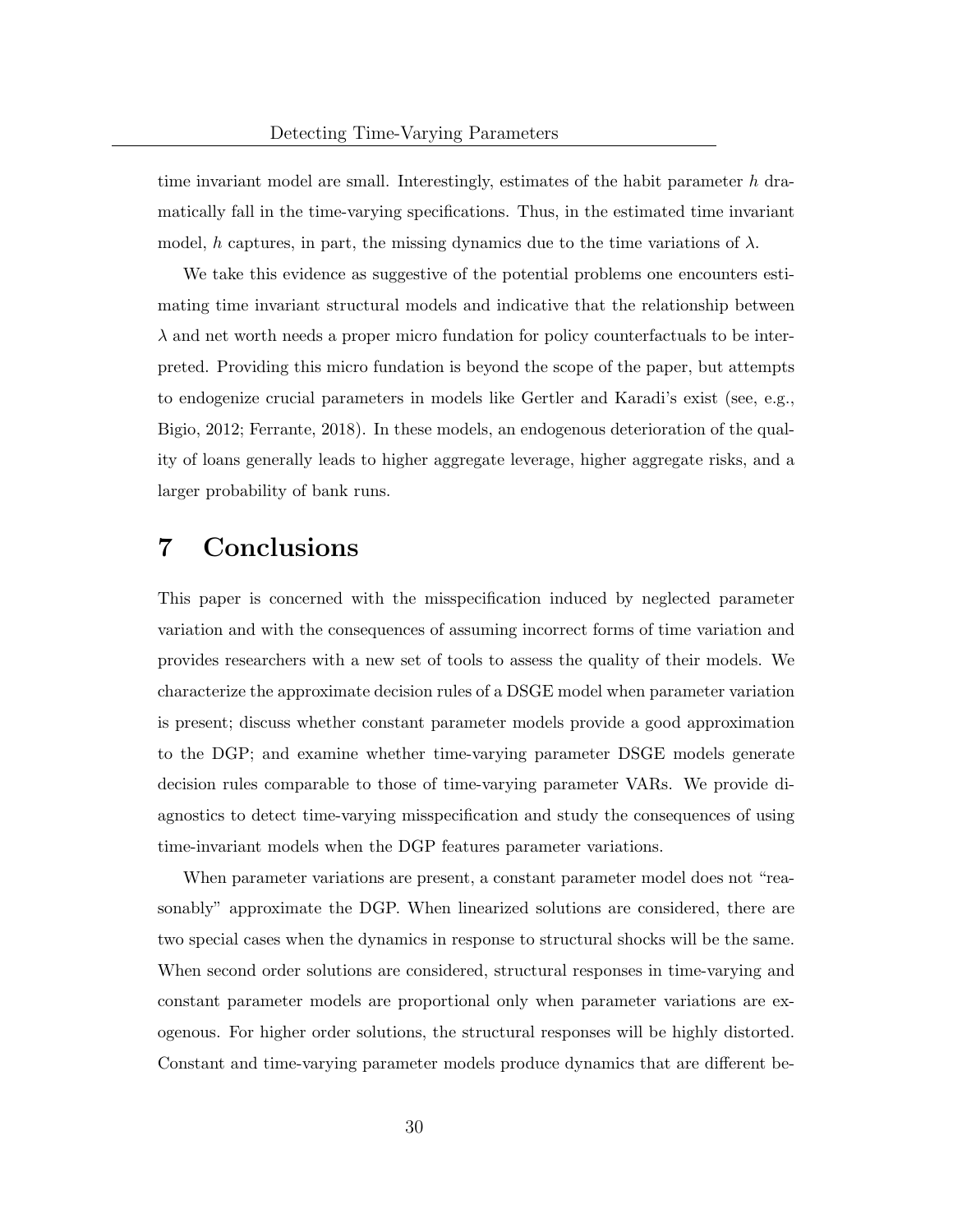cause income and substitution effects are altered. Disturbances to the parameters add to the uncertainty of the environment, making agents prefer to consume more today relative to the future for the same transitory fluctuations in income.

We show that linear approximations do not produce time-varying decision rules and higher order approximations can do this only if parameter disturbances are interpreted as (reduced form) decision rule coefficients. Still, regardless of order of approximation employed, structural responses will be time invariant.

The diagnostics we design are able to detect neglected parameter variations and distinguish exogenous and endogenous forms of time variations. We highlight that certain identification problems noted in the literature may be the result of neglected time variations. Our Monte Carlo study indicates that parameter and impulse response distortions may be large, even for modest parameter variations.

We show that the parameter regulating moral hazard in the Gertler and Karadi (2010) model is likely to be time-varying. When we allow variations to be a function of net worth, the fit of the model dramatically improves because there is an additional propagation channel that makes spread and output responses to capital quality shocks stronger and more persistent.

### 8 References

Andreasen, M., "On the effects of rare disasters and uncertainty shocks for risk premia in non-linear DSGE models," Review of Economic Dynamics, 15 (2012), 293-316.

Ascari, G., Bonomolo P. and H. F. Lopes. "Walk on the wild side: temporarily unstable paths and multiplicative sunspots," American Economic Review, Forthcoming (2019).

Bianchi, F., and L. Melosi, "Modeling the evolution of expectations and uncertainty in general equilibrium," International Economic Review, 57 (2016), 717-756.

Bigio, S.,"Financial risk capacity," mimeo, Columbia University, 2012.

Binning, A. and J. Maih, "Modeling occasionally binding constraints using regime switching," Norges bank working paper, 23-1017, 2017.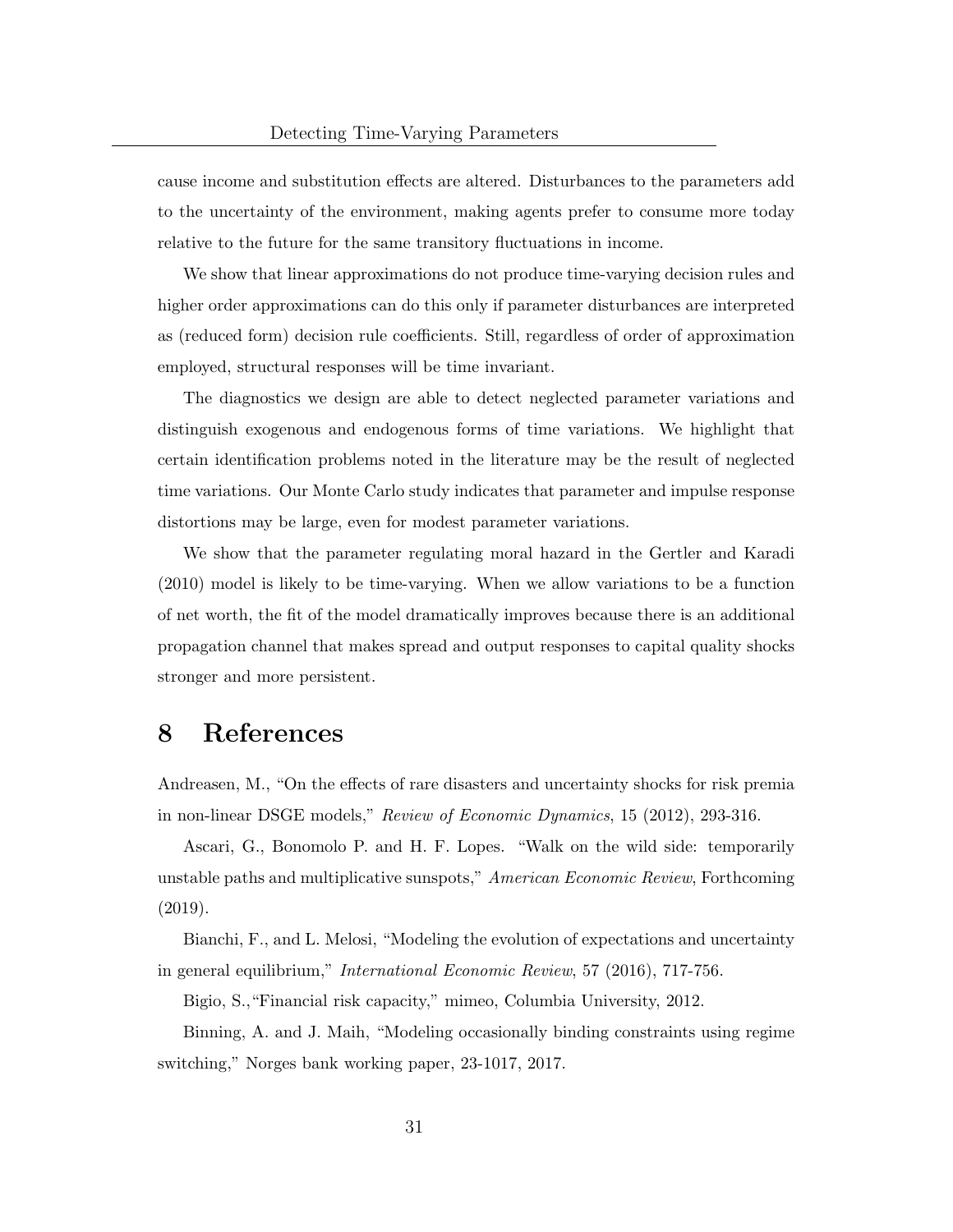Brinca, P., H. Holter, P. Krusell, and L. Malafry, "Fiscal multipliers in the 21st century," Journal of Monetary Economics, 77 (2016), 53-69.

Canova, F., "What explains the great moderation in the U.S.?: A Structural Analysis," Journal of the European Economic Association, 7 (2009), 697-721.

Canova, F. , and L. Sala, "Back to square one: Identification issues in DSGE models," Journal of Monetary Economics, 56(2009), 431-449.

Castelnuovo, E. and G. Pellegrino, "Uncertainty-dependent effects of monetary policy shocks: A new-Keynesian interpretation," Journal of Economic Dynamics and Control, 93(2018), 277-293.

Chang, Y., S. Kim and F. Schorfheide, "Labor market heterogeneity and the policy- (in)variance of DSGE model parameters," Journal of the European Economic Association, 11(2013),193-220.

Chari, V.V., P. Kehoe and E. Mc Grattan, "Business cycle accounting," Economet $rica, 75(2007), 781-836.$ 

Cogley, T., C. Matthes and A. Sbordone, "Optimized Taylor rules for disinflation when agents are learning," *Journal of Monetary Economics*, 72(2015), 131-147

Cogley, T., and T. Sargent, "Drifts and volatilities. Monetary policy and outcomes in post WWII US," Review of Economic Dynamics, 8(2005), 262-302.

Cogley, T., and T. Yagihashi, "Are DSGE approximating models invariant to policy shifts?" The B.E. Journal: Macroeconomics Contributions vol 10 (2010), article 27.

Davig, T., and E. Leeper, "Endogenous monetary policy regime changes,"NBER International Seminar in Macroeconomics, 345-391. National Bureau of Economic Research, 2006.

Del Negro, M., and F. Schorfheide, "Prior from general equilibrium models for VARs," International Economic Review, 45 (2004), 643-673.

Dew-Becker, I., "Bond pricing with a time-varying price of risk in an estimated medium-scale DSGE model," Journal of Money Credit and Banking, 46(2014), 837- 888.

Dueker, M. A. Fischer, and R. Dittman, "Stochastic Capital depreciation and the co-movements of hours and productivity," Berkeley Journals: Topics in Macroeco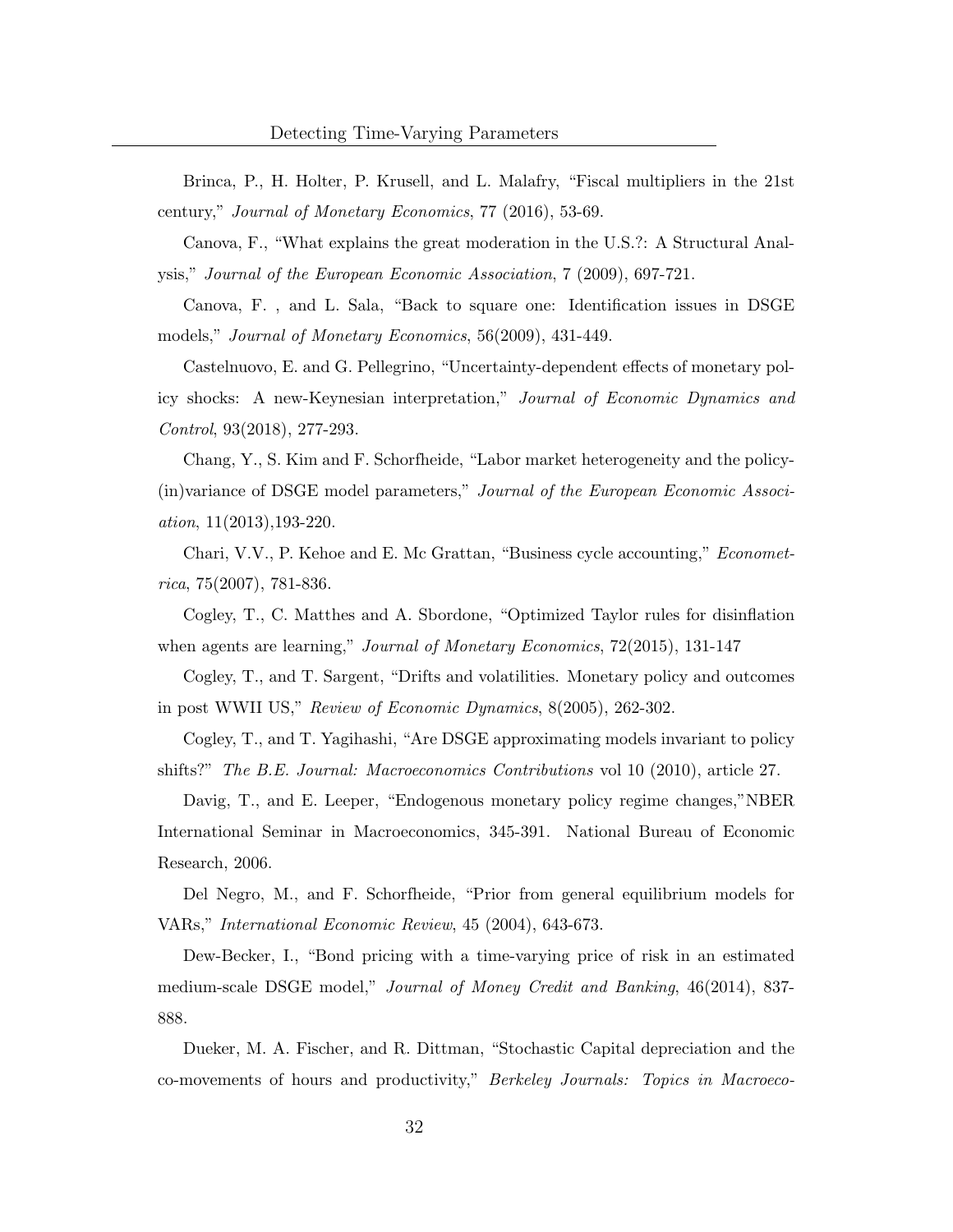*nomics*, vol  $6(2007)$ , article 6.

Ferroni, F., S. Grassi, and M. Leon Ledesma, "Selecting Structural Innovations in DSGE models" *Journal of Applied Econometrics*, 34(2) (2019), pages 205-220.

Fernandez-Villaverde, J. and J. Rubio-Ramirez, "How structural are structural parameters," NBER Macroeconomics Annual, 22(2014), 83-132.

Fernandez-Villaverde, J. , P. Quintana, and J. Rubio-Ramirez,"Risk matters: the real effects of volatility shocks," American Economic Review, 101 (2011), 2530-2563.

Ferrante, F., "A model of endogenous loan quality and the collapse of the shadow banking system," American Economic Journal: Macroeconomics, 10(2018), 152-202.

Gertler, M., and P. Karadi, "A Model of unconventional monetary policy," Journal of Monetary Economics, 58(2010), 17-34.

Gourio, F., "Disaster risk and business cycles," American Economic Review, 102(2012), 2734-2766.

Hansen, L., and T. Sargent, "Wanting robustness in macroeconomics," in B. Fried-

man and M. Woodford (eds.) Handbook of Monetary Economics, 3(2010), 1097-1157.

Hurwicz, L., "On the structural form of interdependent systems," in E. Nagel, P. Suppes, A. Tarski (eds.) Logic, Methodology and Philosophy of science: proceedings of a 1960 international congress. Stanford University Press, 1962.

Inoue, A., C.H. Kuo, and B. Rossi, "Identifying sources of model misspecification," Journal of Monetary Economics, Forthcoming (2019).

Ireland, P., "Changes in the Federal Reserve inflation target: causes and consequences," Journal of Money Credit and Banking, 39(2007), 1851-1882.

Justiniano, A., and G. Primiceri, "The time-varying volatility of macroeconomic fluctuations," American Economic Review, 98(2008), 604-641.

Kulish, M., and A. Pagan (2017), "Estimation and solution of models with expectation and structural changes," Journal of Applied Econometrics, 32 (2017), 255-274.

Liu, Z., Waggoner, D. and T. Zha, "Sources of macroeconomic fluctuations: a regime switching DSGE approach," Quantitative Economics, 2 (2011), 251-301.

Meier S., and C. Sprengler, "Temporal stability of time preferences," Review of Economics and Statistics, 97(2) (2015), 273-286.